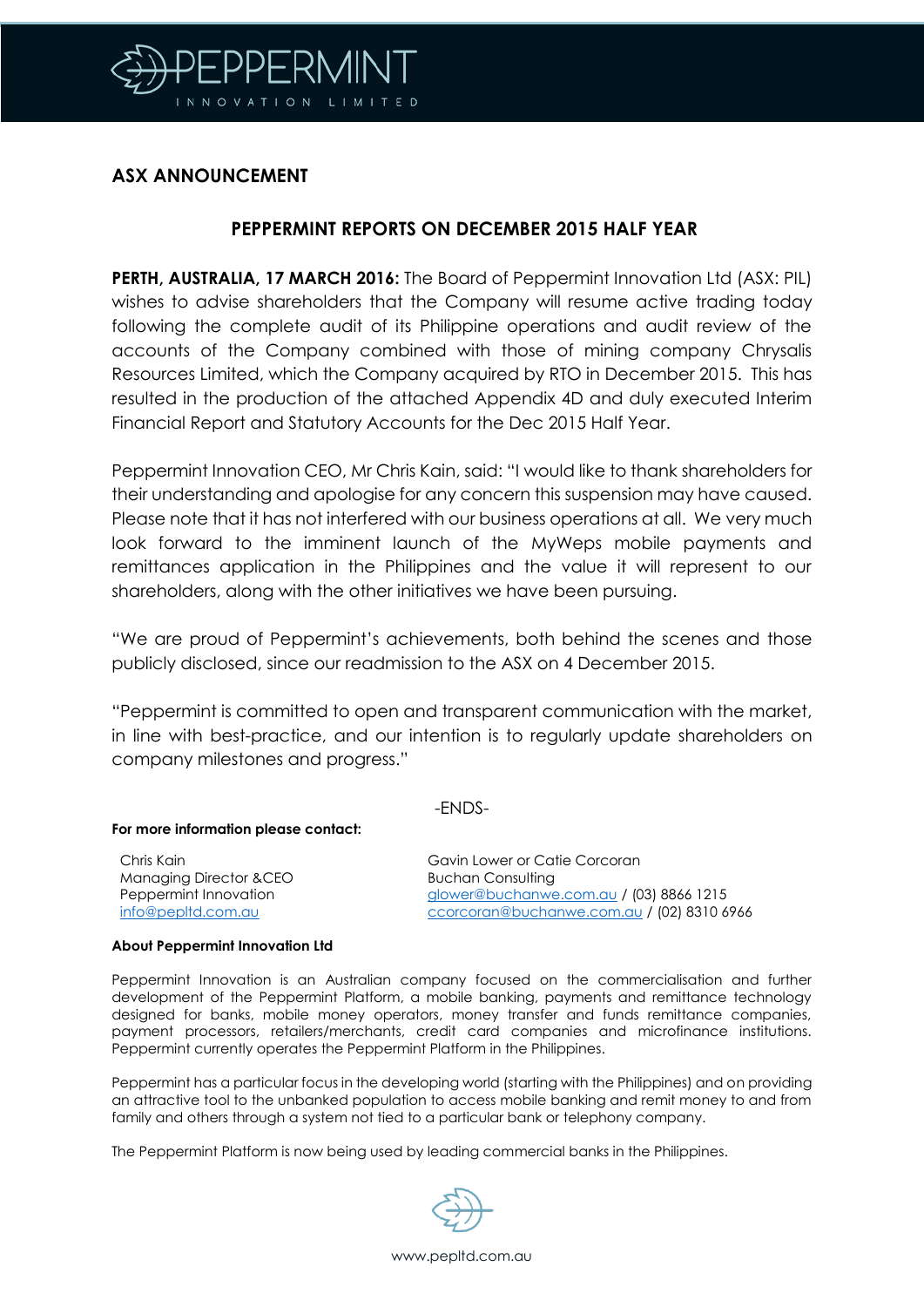

# Appendix 4D

(Rule 4.2A.3)

### Half year report

| Name of entity                                                            |                |
|---------------------------------------------------------------------------|----------------|
| Peppermint Innovation Limited<br>[ (formerly Chrysalis Resources Limited) | 56 125 931 964 |

### 1. **Details of the Reporting Period and the Previous Corresponding Period**

| Financial period ended ("current period") | Financial period ended ("previous period") |
|-------------------------------------------|--------------------------------------------|
|                                           |                                            |

| 31 December 2015 | 31 December 2014 |
|------------------|------------------|
|                  |                  |

### 2. **Results for Announcement to the Market**

| 2.1<br>Revenue from ordinary activities<br>Loss from ordinary activities after tax<br>2.2                                                                                                                                                                                                                                                                                                                                                                                                                                                                                                                                                                                                                                                                                                                                                                                           | up | 100%   | to |       |
|-------------------------------------------------------------------------------------------------------------------------------------------------------------------------------------------------------------------------------------------------------------------------------------------------------------------------------------------------------------------------------------------------------------------------------------------------------------------------------------------------------------------------------------------------------------------------------------------------------------------------------------------------------------------------------------------------------------------------------------------------------------------------------------------------------------------------------------------------------------------------------------|----|--------|----|-------|
|                                                                                                                                                                                                                                                                                                                                                                                                                                                                                                                                                                                                                                                                                                                                                                                                                                                                                     |    |        |    | 277   |
| attributable to members                                                                                                                                                                                                                                                                                                                                                                                                                                                                                                                                                                                                                                                                                                                                                                                                                                                             | up | 5,148% | to | 7,874 |
| Net loss for the period attributable to<br>2.3<br>members                                                                                                                                                                                                                                                                                                                                                                                                                                                                                                                                                                                                                                                                                                                                                                                                                           | up | 5,148% | to | 7,874 |
| 2.4<br><b>Brief explanation of results</b>                                                                                                                                                                                                                                                                                                                                                                                                                                                                                                                                                                                                                                                                                                                                                                                                                                          |    |        |    |       |
| The Company announced on 21 May 2015 that it had entered into an option<br>agreement to acquire Peppermint Technology Limited (then Peppermint<br>Innovation Limited) subject to due diligence and fund raising conditions.<br>On 22 July 2015 the Company announced it had completed its due diligence and<br>exercised the option to acquire, and on 16 October 2015 it released a prospectus.<br>The fund raising under the prospectus was completed on 18 November 2015,<br>with the Company raising \$3.87 million.<br>The acquisition of Peppermint Technology Limited was completed on 2<br>December 2015, following which Chrysalis Resources Limited changed its name<br>to Peppermint Innovation Limited and re-commenced trading on the ASX on 4<br>December 2015 under ASX code "PIL".<br>The net loss for the consolidated entity amounted to \$7,873,711 (31 December |    |        |    |       |

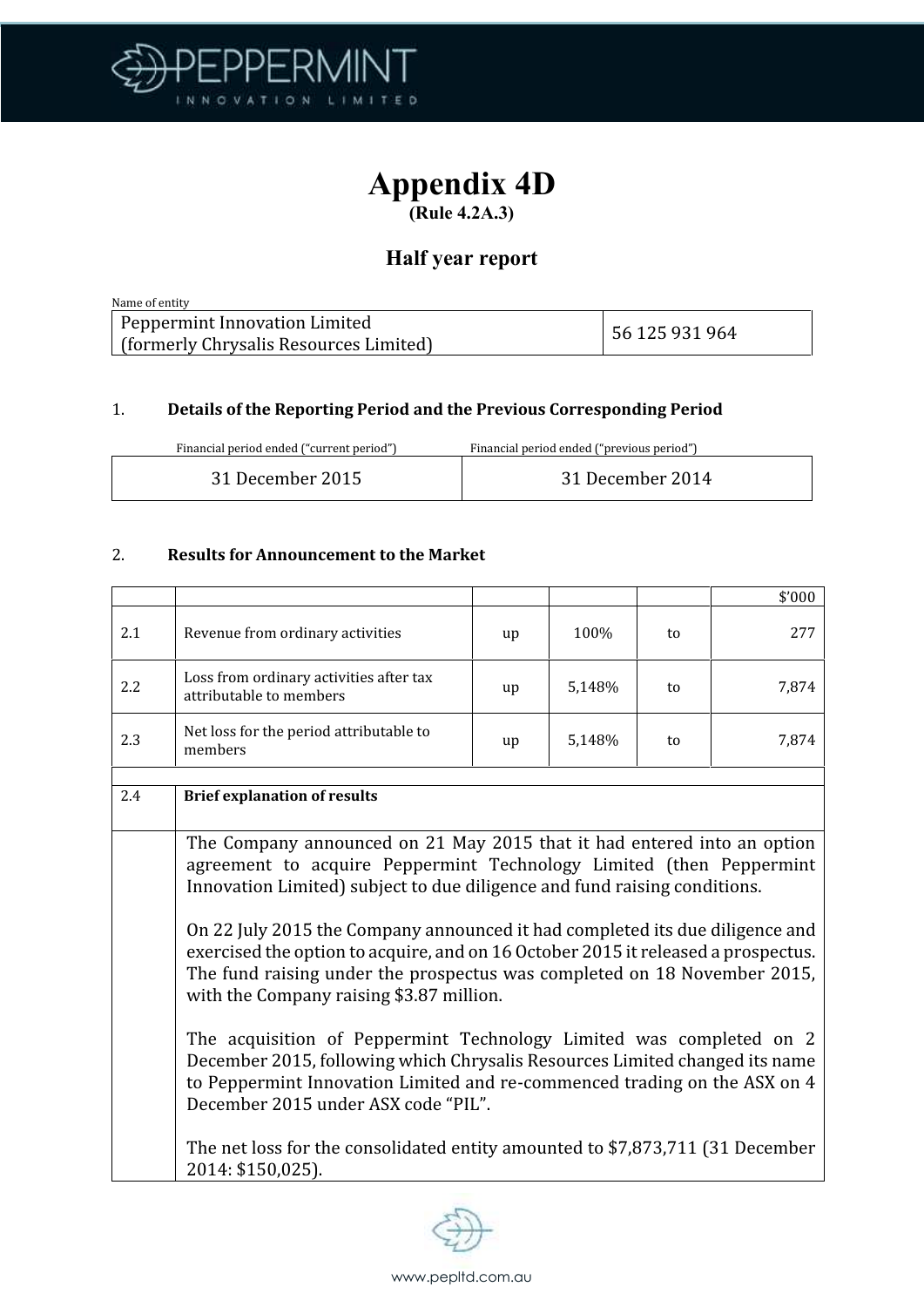

The loss for the period includes;

-a one off non-cash expense of \$7,234,766 from the treatment of the acquisition of Peppermint Innovation Limited; and

-revenue of \$277,304 was generated from the Company's commercial bank customer base during the period

For further details, please refer to the interim financial report.

### **3. NTA Backing**

|                                                  | Current period | Previous corresponding<br>period |
|--------------------------------------------------|----------------|----------------------------------|
| Net tangible asset backing per ordinary security | \$0.003        | \$0                              |

### **4 Control gained or lost over entities having material effect**

During the period the company completed the acquisition of 100% of the share capital of Peppermint Technology Limited (then Peppermint Innovation Limited). This transaction was completed on 2 December 2015 and the company relisted on the ASX on 4 December 2015

### **5. Dividends**

There were no dividends declared or paid during the period and the do not recommend that any dividends be paid.

### **6. Dividend Reinvestment Plans**

Not applicable.

### **7. Material interest in entities which are not controlled entities**

Not applicable.

### **8. Foreign Entities**

This report includes Peppermint Technology Inc., a company registered in the Philippines, which is 100% is owned subsidiary of Peppermint Innovation limited.

The report also includes Horizon Copper Zambia Limited and Zambian Resources Limited, both registered in the Republic of Zambia which are 100% and 99.99% owned, respectively.

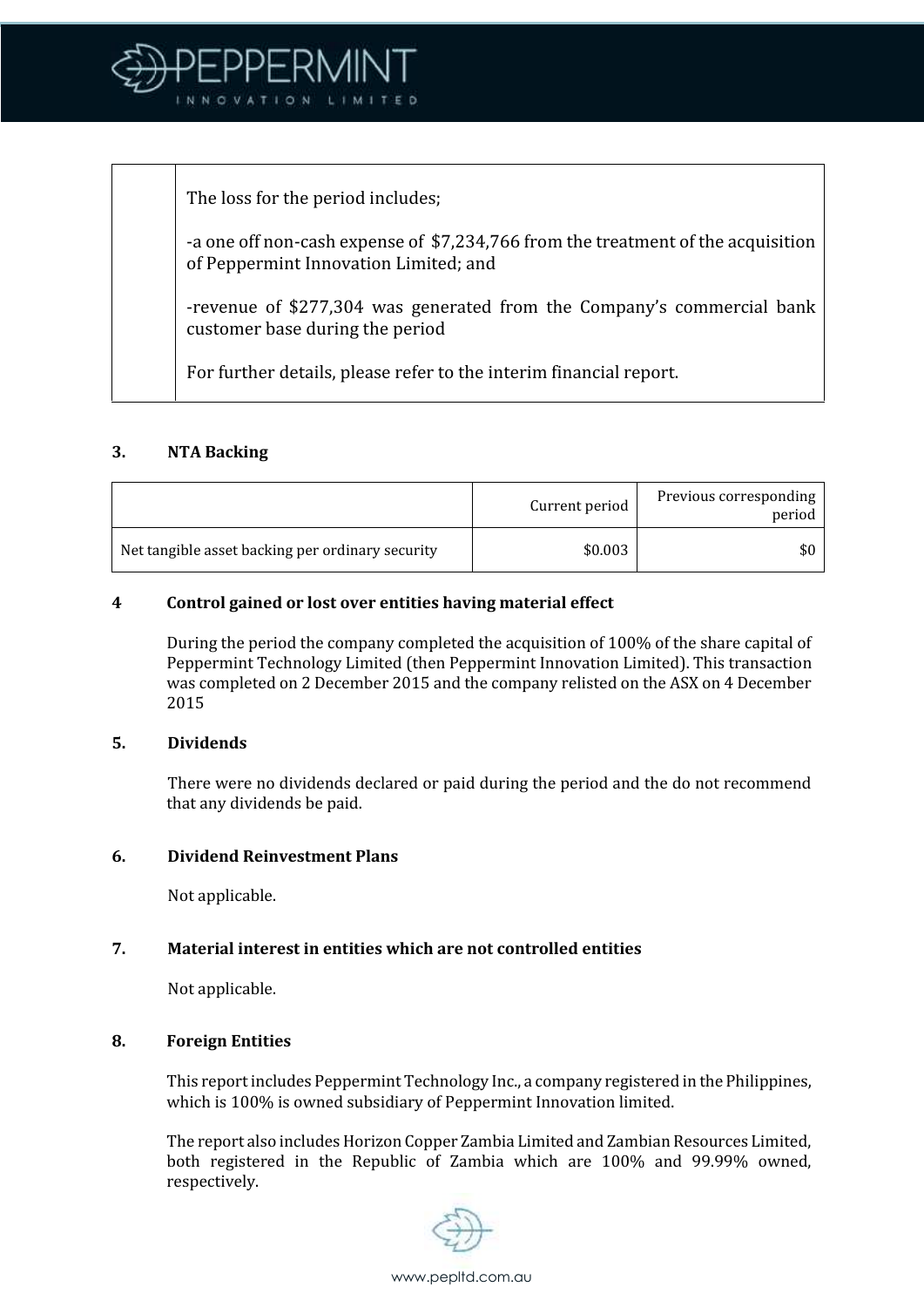

### **9. Independent Review Report**

Refer to attached Half year Financial Report for the half-year ended 31 December 2015.

#### **10. Compliance Statement**

This report should be read in conjunction with the attached Half Year Financial Report for the half-year ended 31 December 2015

Centry VR

Signed here: Date: 16th March 2015

Print name: Anthony Kain Executive Director/Company Secretary

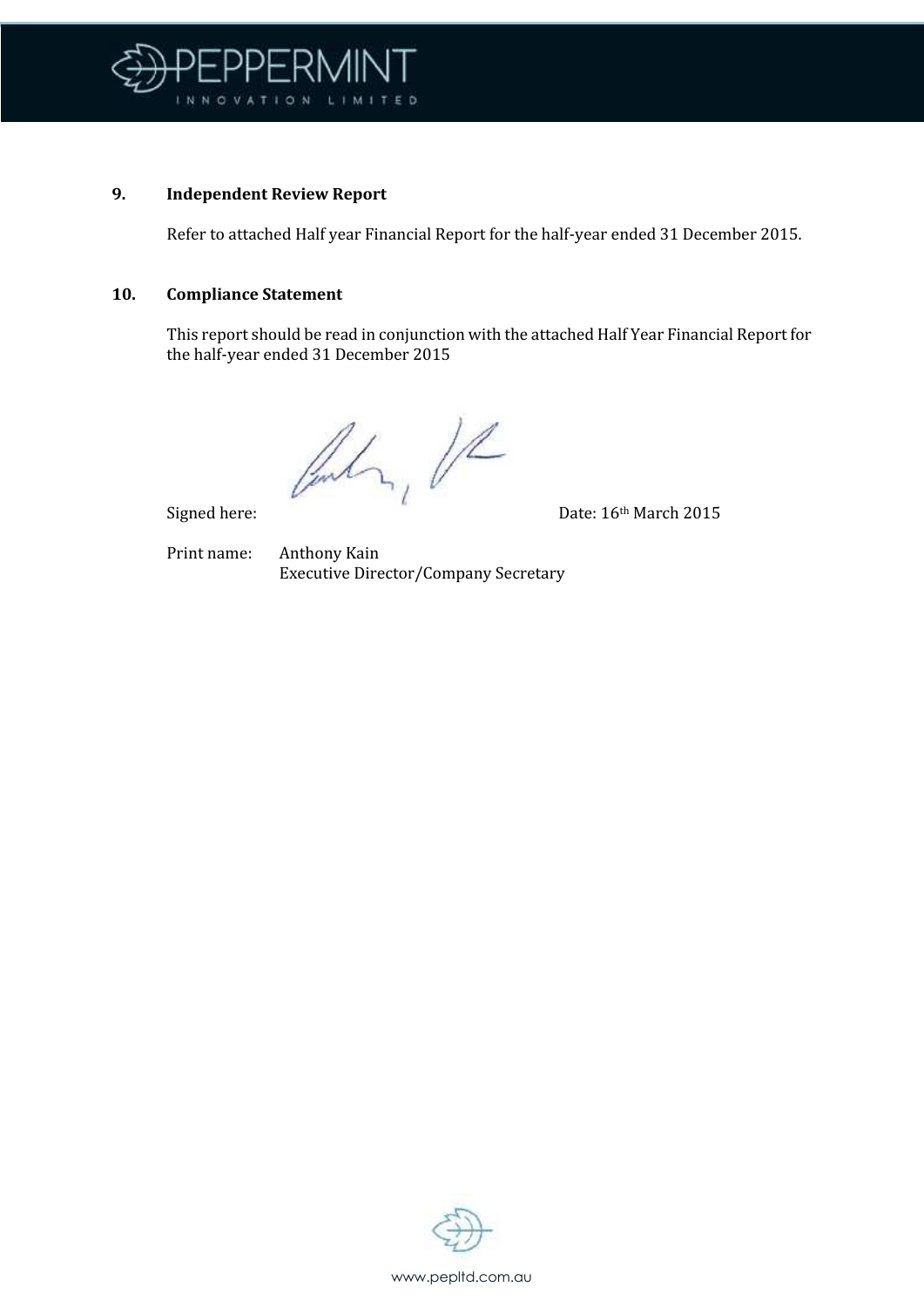

# Peppermint Innovation Limited

# (Formerly Chrysalis Resources Limited)

(ACN 125 931 964)

# INTERIM FINANCIAL REPORT FOR THE HALF YEAR ENDED

31 DECEMBER 2015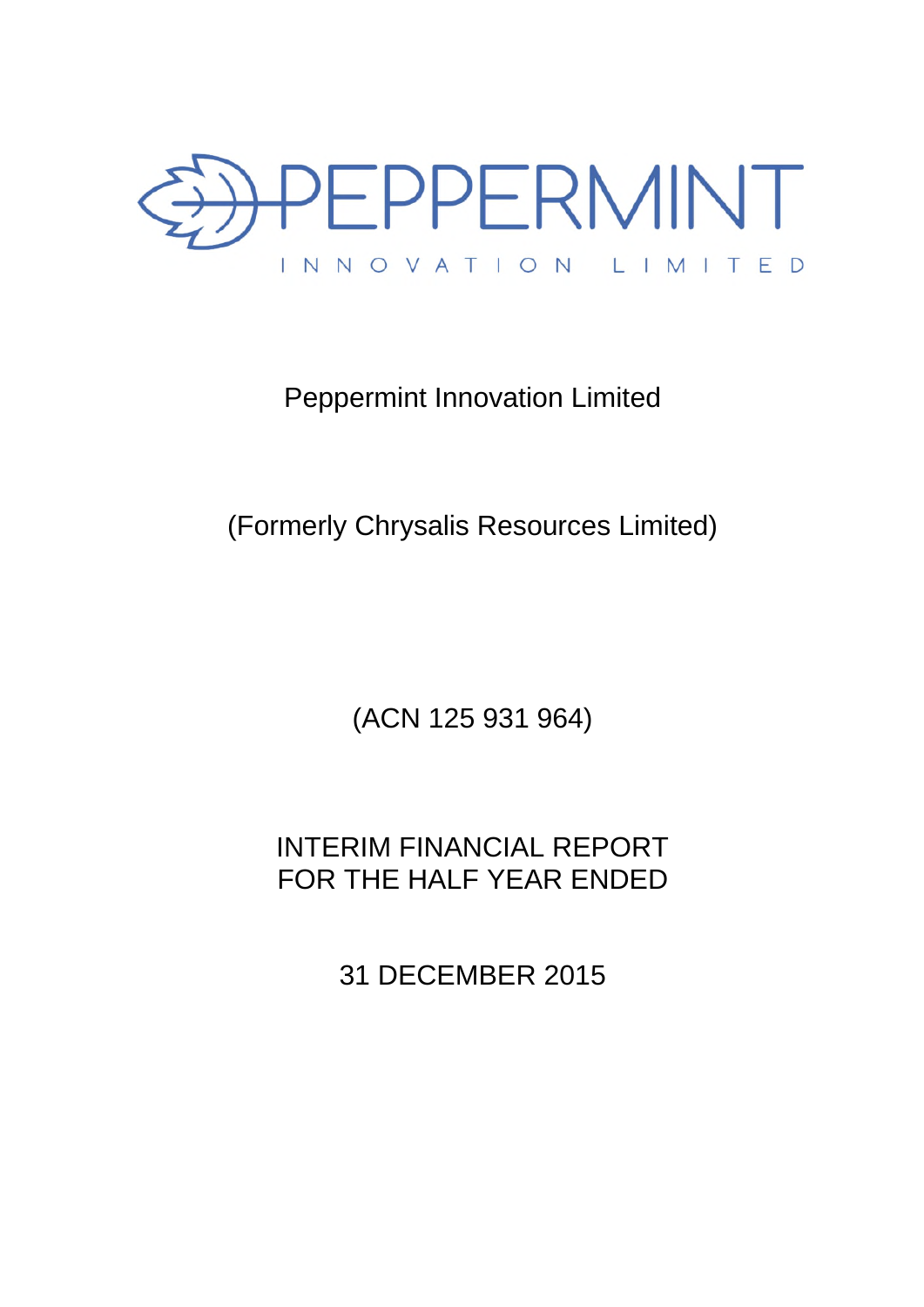### **COMPANY DIRECTORY**

Mr Christopher Kain Managing Director

Mr Anthony Kain Executive Director

Mr Mathew Cahill Non-executive Director

Mr Leigh Ryan Non-executive Director

Mr Vincent Power Non-executive Director

#### **Company Secretary Company Solicitors**

#### **Directors Auditors Auditors**

RSM Australia Partners 8 St Georges Terrace Perth, WA 6000

Mr Anthony Kain Steinepreis Paganin Level 4, The Read Buildings 16 Milligan Street Perth, WA 6000

#### **Registered Office Share Registry Allen Share Registry**

Suite 20, 7 The Esplanade Mt Pleasant WA 6153

Tel: +61 8 9316 9100 Fax: +61 8 9315 5475

Computershare Investor Services Pty Ltd Level 11, 172 St Georges Terrace Perth WA 6000

Tel: +61 8 9323 2000 Fax: +61 8 9323 2033

Web: www.computershare.com.au

### Web Address **ASX Code: ASX Code:**

www.pepltd.com.au PIL (formerly CYS)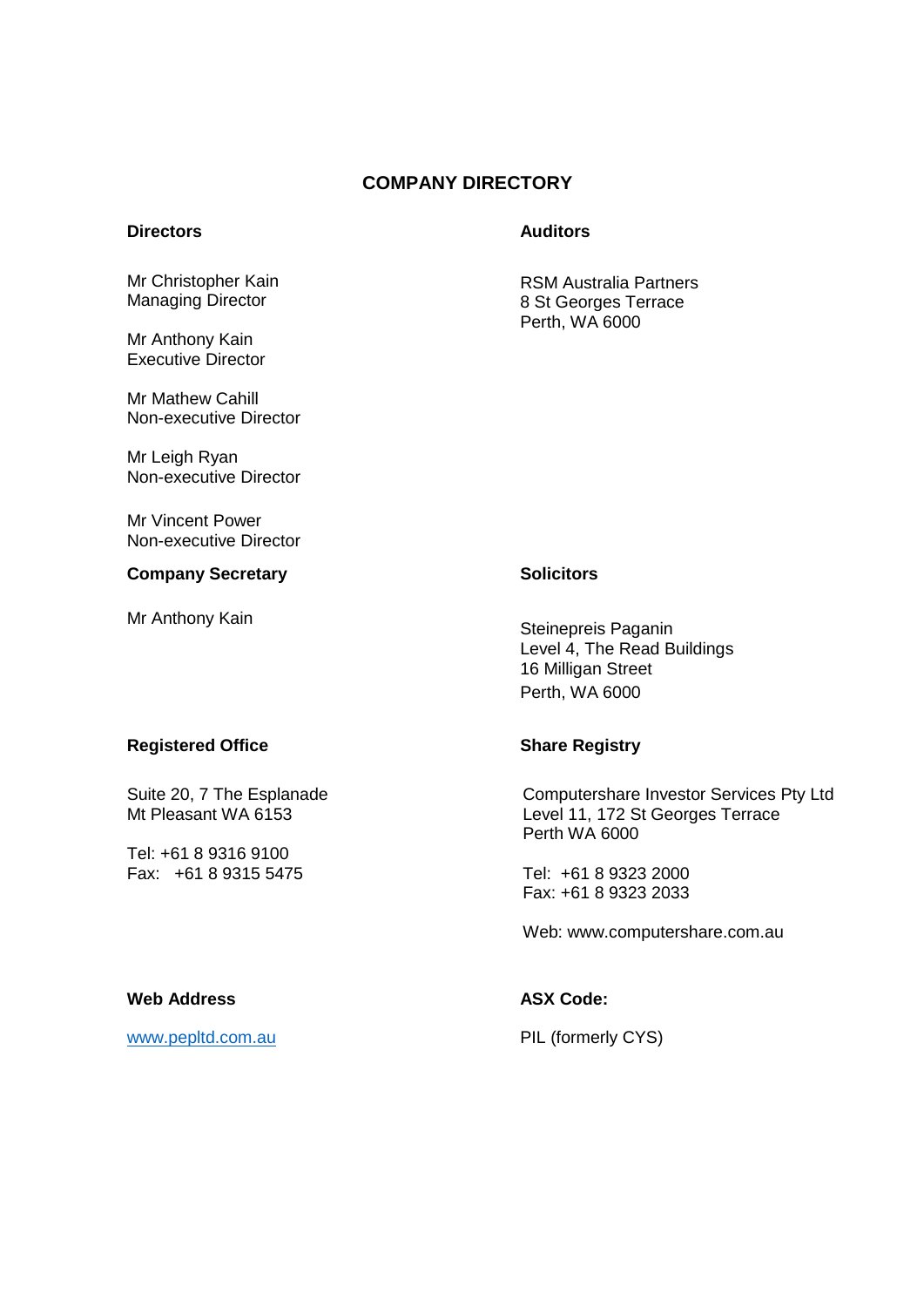# **CONTENTS**

| <b>CONTENTS</b>                                                         | <b>PAGE</b>    |
|-------------------------------------------------------------------------|----------------|
| Directors' Report                                                       | $\overline{2}$ |
| Auditor's Independence Declaration                                      | 6              |
| Consolidated Statement of Profit or Loss and Other Comprehensive Income | $\overline{7}$ |
| <b>Consolidated Statement of Financial Position</b>                     | 8              |
| <b>Consolidated Statement of Changes in Equity</b>                      | 9              |
| <b>Consolidated Statement of Cash Flows</b>                             | 10             |
| Notes to the Financial Statements                                       | $11 - 19$      |
| <b>Directors' Declaration</b>                                           | 20             |
| Independent Auditor's Review Report                                     | 21             |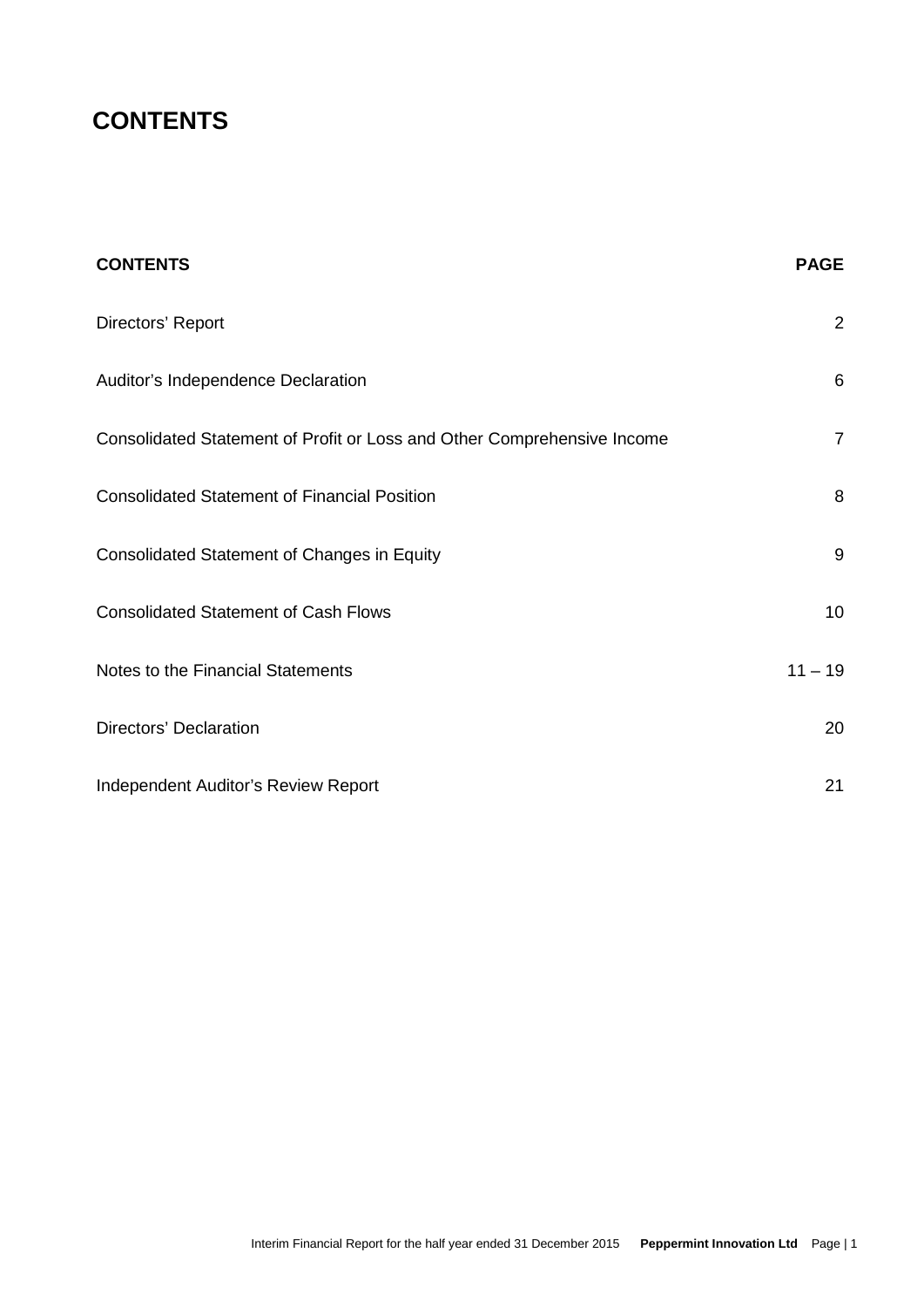Your Directors submit the financial report of the Company, being Peppermint Innovation Limited, and the entities it controlled ("the consolidated entity"), for the half-year ended 31 December 2015. In order to comply with the provisions of the Corporations Act 2001, the Directors report as follows:

### **Directors**

The names of Directors who held office during or since the end of the half year and until the date of this report are as below. Directors were in office for this entire period unless otherwise stated.

| Christopher Kain     | Managing Director and CEO |                                         |
|----------------------|---------------------------|-----------------------------------------|
| Anthony Kain         | <b>Executive Director</b> |                                         |
| <b>Mathew Cahill</b> | Non-executive Director    |                                         |
| Leigh Ryan           | Non-executive Director    | Appointed 30 November 2015 <sup>1</sup> |
| <b>Vincent Power</b> | Non-executive Director    | Appointed 9 December 2015               |

### **Review of Operations**

### *Reverse Takeover of Peppermint Innovations Limited*

The Company announced on 21 May 2015 that it had entered into an option agreement to acquire Peppermint Technology Limited (formerly Peppermint Innovation Limited) subject to due diligence and fund raising conditions.

On 22 July 2015 the Company announced it had completed its due diligence and exercised the option to acquire Peppermint Technology Limited, and on 16 October 2015 it released a prospectus. The fund raising under the prospectus was completed on 18 November 2015, with the Company raising \$3.87 million.

The acquisition of Peppermint Technology Limited was completed on 2 December 2015, following which the Company changed its name from Chrysalis Resources Limited to Peppermint Innovation Limited and re-commenced trading on the ASX on 4 December 2015 under ASX code "PIL". The target company changed its name from Peppermint Innovation Limited to Peppermint Technology Limited.

The following Board and key management changes occurred as part of the acquisition:

- Appointment of Christopher Kain as Managing Director and CEO on 30 November 2015;
- Appointment of Anthony Kain as Executive Director and Company Secretary on 30 November  $2015$
- Appointment of Matthew Cahill as Non-executive Director on 30 November 2015;
- Resignation of Neale Fong as Non-executive Director and Chairman on 30 November 2015;
- Resignation of Jian Hua Sang as Non-executive Director on 30 November 2015; and
- Resignation of Kevin Hart as Company Secretary on 30 November 2015.

<sup>&</sup>lt;sup>1</sup> Leigh Ryan was a director of Chrysalis Resources Limited prior to the reverse takeover of Chrysalis Resources Limited by Peppermint Innovation Limited and continued to serve as a director from the date of the reverse takeover.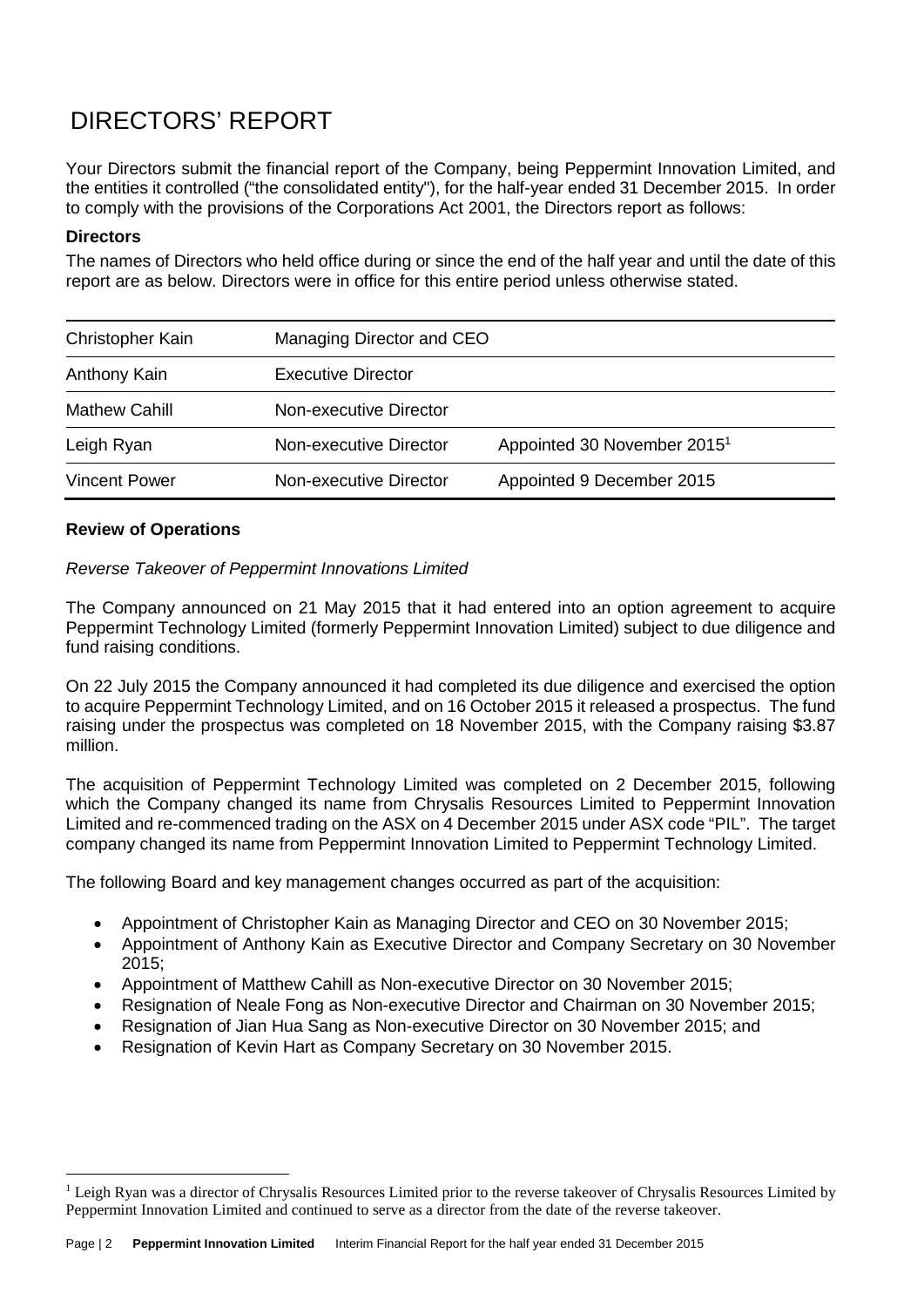#### *About Peppermint Innovations Limited*

Peppermint Innovation Limited is an Australian company focused on the commercialisation and further development of the Peppermint Platform, a mobile banking, payments and remittance technology designed for banks, mobile money operators, money transfer and funds remittance companies, payment processors, retailers/merchants, credit card companies and microfinance institutions.

Peppermint currently operates the Peppermint Platform in the Philippines where it is being used by the leading commercial banks generating around one million transactions per month. It is also operating in a joint venture piloting a domestic remittance and mobile banking business with MyWepS International Inc. and 1Bro Global Inc., a group with more than 90,000 agents and 40 business centres across the Philippines.

Peppermint has a particular focus in the developing world (starting with the Philippines) and on providing an attractive tool to the unbanked population to access mobile banking and remit money to and from family and others through a system not tied to a particular bank or telephony company.

#### *Peppermint Developments*

Since the Company re-commenced ASX trading on 4 December 2015 as Peppermint Innovation Limited, several key developments have been achieved:

- The appointment of global payments expert, Dr Vincent Power, to the position of Non-executive Director and International Business Development Executive on an equity earn-in incentivebased agreement, to drive profitability, and guide future international expansion, for Peppermint;
- Entered into a Memorandum of Understanding with Norwood Systems Limited to become the preferred payment partner to provide payment methods to Norwood Systems' unbanked customers in developing markets;
- Signed a Memorandum of Understanding with Migme Limited, a global digital media company delivering social entertainment services to more than 30 million users in emerging markets, to explore the possibility of a Peppermint payment solution for Migme customers in the Philippines;
- Completed a successful development and testing program of the MyWeps remittance mobile payments application; and
- Announced expanded capabilities which will be incorporated into the MyWeps app to provide Filipinos with e-money mobile services, and which will be used exclusively by the 1Bro Global network of 90,000+ agents and 40 business centres across the Philippines. The e-money market represents a significantly larger sector than the initial target market of solely domestic and international remittances.

#### *Mineral Exploration Projects*

Prior to Peppermint being admitted to the ASX, Chrysalis Resources Limited carried on a mining business involving exploration projects in Australia and Zambia.

The Company is seeking to divest its mineral exploration projects and has shut down offices and begun the sale of mining equipment and vehicles in Zambia to cover any costs. These assets have been carried at nil value reflecting the change in direction of the Company and the Company's policy of expensing exploration and evaluation costs.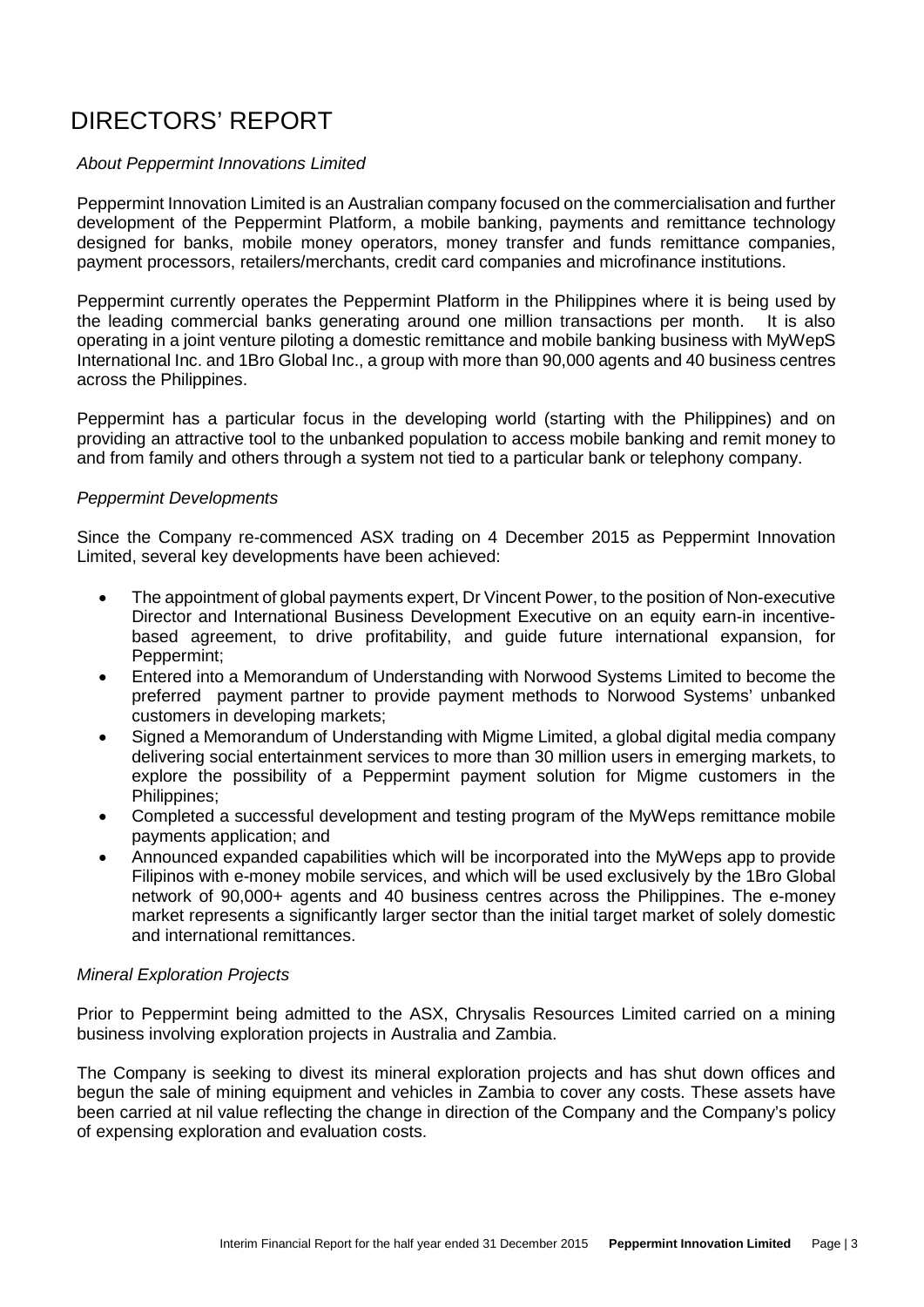### *Share Structure*

Following completion readmission to the ASX as Peppermint Innovation Limited on 4 December 2015, the Company had the following shares on issue:

| <b>Holder of Fully Paid Ordinary Shares</b>                    | <b>Number of</b><br><b>Shares</b> |
|----------------------------------------------------------------|-----------------------------------|
| Shares issued to shareholders before the acquisition           | 345,484,128                       |
| Shares issued to shareholders of Peppermint Technology Limited | 350,000,000                       |
| Shares issued to raise funds under the prospectus              | 193,715,000                       |
| Shares issued to Mr Leigh Ryan under his employment contract   | 2,000,000 <sup>2</sup>            |
|                                                                | 891,199,128                       |

### *Performance Shares*

Performance Shares were issued as part of the consideration to acquire Peppermint Technology Limited, as follows:

| Performance Shares issued | 100,000,000 |
|---------------------------|-------------|
|                           | 100,000,000 |

Each performance share is convertible into one (1) fully paid ordinary share in the capital of the Company, upon the following milestones being achieved:

| <b>Event/Milestone</b>                                                                                                                                                       | <b>Number of</b><br><b>Shares</b> |
|------------------------------------------------------------------------------------------------------------------------------------------------------------------------------|-----------------------------------|
| Milestone 1: the Company or its subsidiaries generating cumulative<br>revenue of \$15,000,000 from the Mobile Banking Payments Remittance<br>Business (MBPRB) by 20 May 2020 | 50,000,000                        |
| Milestone 2: the Company or its subsidiaries generating cumulative<br>revenue of \$50,000,000 from the MBPRB by 20 May 2020                                                  | 50,000,000                        |
|                                                                                                                                                                              | 100,000,000                       |
|                                                                                                                                                                              |                                   |

### *Financial Review*

The net loss for the consolidated entity amounted to \$7,873,711 (31 December 2014: \$150,025).

The loss for the period includes:

- a one off non-cash expense of \$7,234,766, from the accounting treatment of the acquisition of Peppermint Innovation Limited (formerly Chrysalis Resources Limited), which requires Peppermint Technologies Limited to be treated as the acquirer and therefore treats the fair value of the listed company in the transaction as a restructuring and re-listing expense; and
- revenue of \$277,304 was generated from the Company's commercial bank customer base during the period.

At the end of the period the consolidated entity had \$3,056,197 (30 June 2015: \$155,666) in cash.

<sup>&</sup>lt;sup>2</sup> Under the terms of Leigh Ryan's employment contract, performance shares previously issued vest in the event of a takeover of the Company.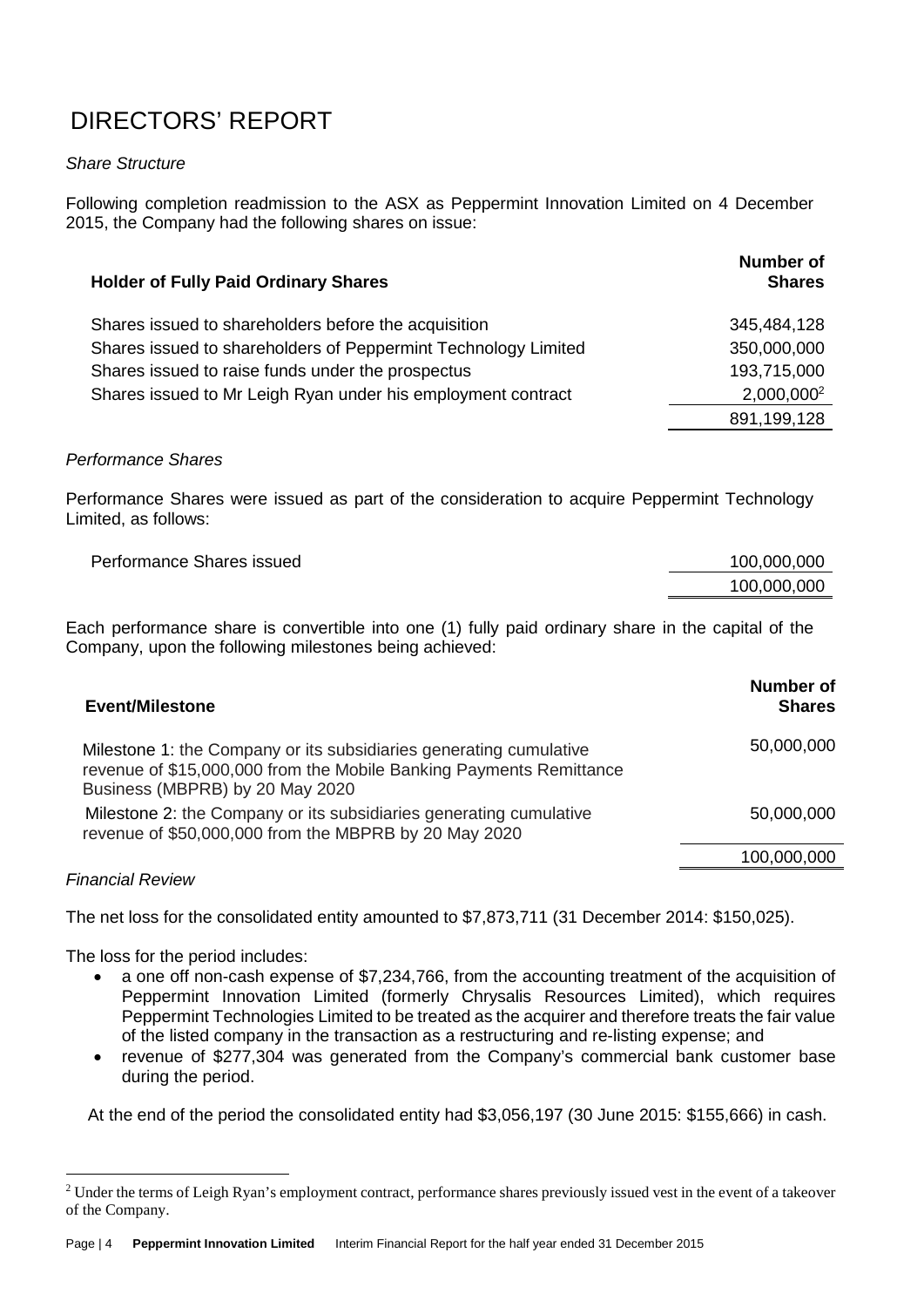#### **AUDITOR'S INDEPENDENCE DECLARATION**

Section 307C of the Corporations Act 2001 requires our auditors, RSM Australia Partners, to provide the Directors of the Company with an Independence Declaration in relation to the review of the halfyear financial report. This Independence Declaration is set out on page 6 and forms part of this Directors' report for the half-year ended 31 December 2015.

This report is signed in accordance with a resolution of the Board of Directors made pursuant to section 306(3) of the Corporations Act 2001.

fer  $\epsilon$  $\mathcal{L}^{\text{max}}_{\text{max}}$ 

**Mr Christopher Kain Managing Director** 

Dated this 16<sup>th</sup> day of March 2016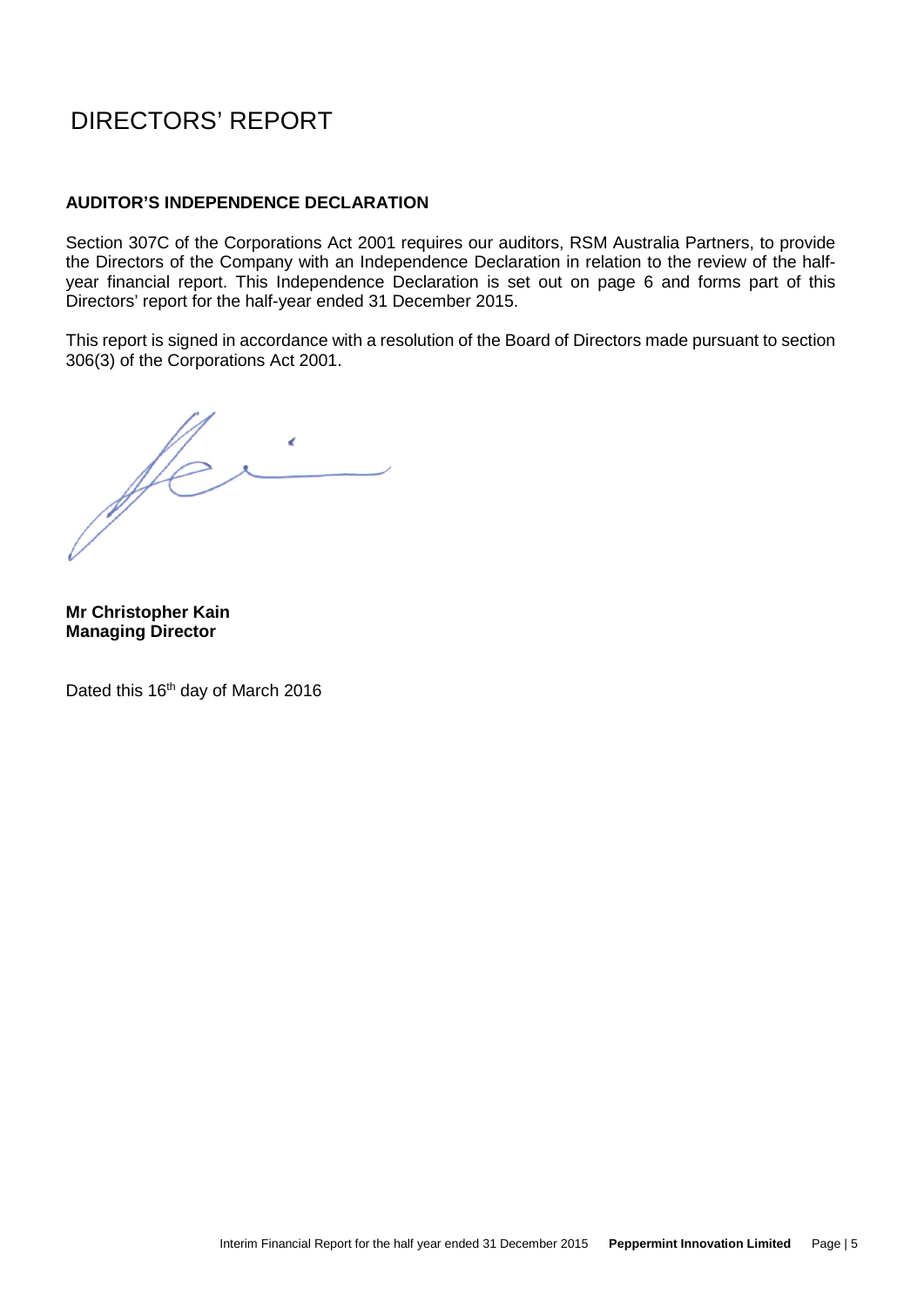

#### **RSM Australia Partners**

8 St Georges Terrace Perth WA 6000 GPO Box R1253 Perth WA 6844

> T +61 (0) 8 9261 9100 F +61 (0) 8 9261 9101

> > www.rsm.com.au

#### **AUDITOR'S INDEPENDENCE DECLARATION**

As lead auditor for the review of the financial report of Peppermint Innovation Limited for the half -year ended 31 December 2015, I declare that, to the best of my knowledge and belief, there have been no contraventions of:

(i) the auditor independence requirements of the *Corporations Act 2001* in relation to the review; and

(ii) any applicable code of professional conduct in relation to the review.

#### RSM AUSTRALIA PARTNERS



Perth, WA JA KOMNINOS Dated: 16 March 2016 **Partner** 

#### **THE POWER OF BEING UNDERSTOOD** AUDIT | TAX | CONSULTING

RSM Australia Partners is a member of the RSM network and trades as RSM. RSM is the trading name used by the members of the RSM network. Each member of the RSM network is an independent<br>accounting and consulting firm which RSM Australia Partners ABN 36 965 185 036

Liability limited by a scheme approved under Professional Standards Legislation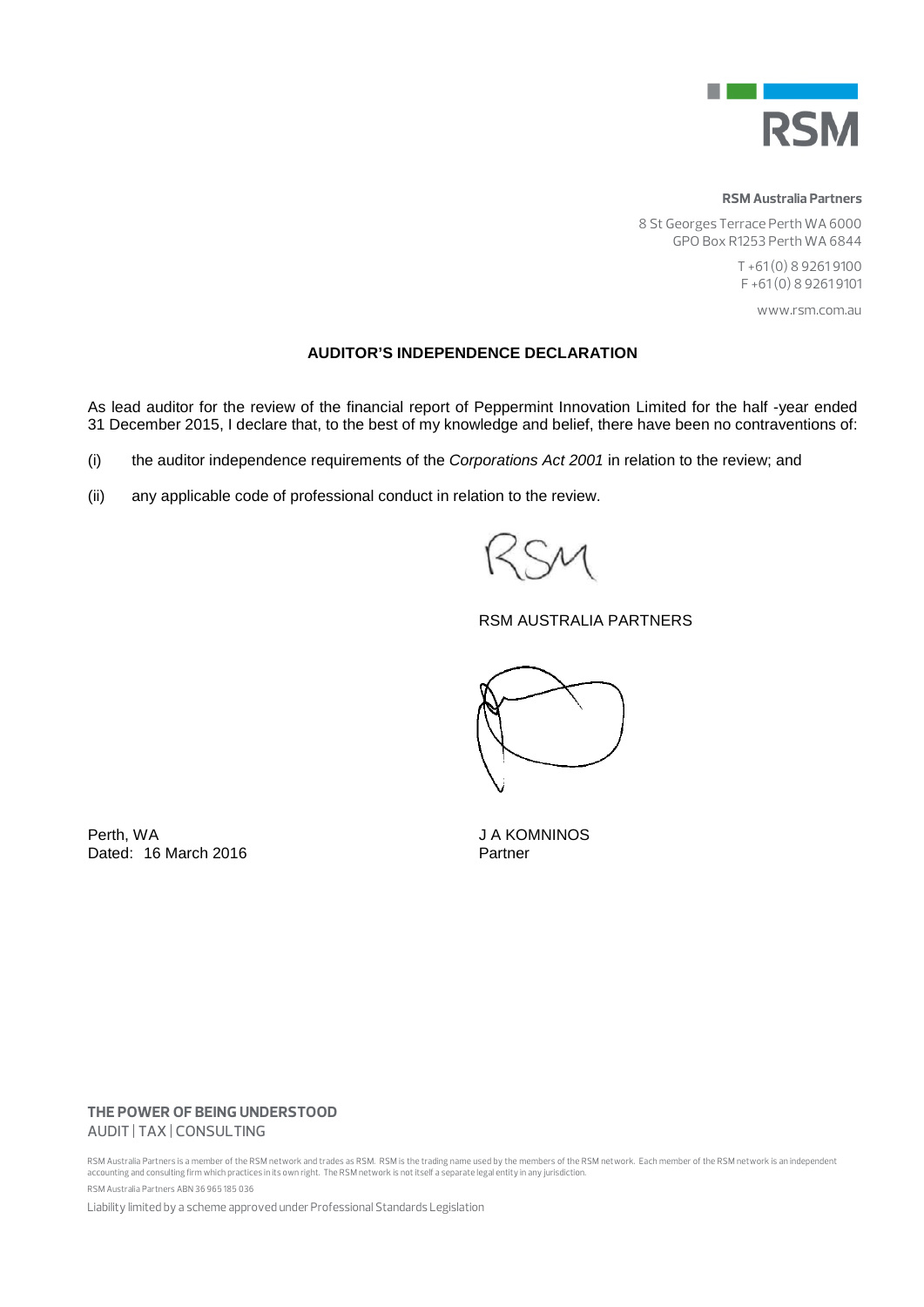### **CONSOLIDATED STATEMENT OF PROFIT OR LOSS AND OTHER COMPREHENSIVE INCOME**

HALF YEAR ENDED 31 DECEMBER 2015

|                                                           |      | <b>Half Year</b> | <b>Half Year</b> |
|-----------------------------------------------------------|------|------------------|------------------|
|                                                           |      | Ended            | Ended            |
|                                                           |      | 31/12/2015       | 31/12/2014       |
|                                                           | Note | \$               | \$               |
| Revenue                                                   |      | 277,304          |                  |
| Cost of sales                                             |      | (237, 695)       |                  |
| Gross profit                                              |      | 39,609           |                  |
| Interest income                                           |      | 544              |                  |
| <b>Administration fees</b>                                |      | (128, 313)       | (8, 275)         |
| Consultancy fees                                          |      | (202, 054)       | (41, 750)        |
| Depreciation and amortisation                             |      | (8,053)          |                  |
| Employee benefits expenses                                |      | (8, 201)         |                  |
| Finance costs                                             |      | (27, 866)        |                  |
| Licence fees                                              |      | (41, 470)        | (100,000)        |
| Professional fees                                         |      | (223, 141)       |                  |
| Share based payment expense                               | 9    | (40,000)         |                  |
| Restructuring/relisting expense                           | 2(c) | (7, 234, 766)    |                  |
| Loss before income tax expense                            |      | (7,873,711)      | (150, 025)       |
| Income tax expense                                        |      |                  |                  |
| Net loss for the period                                   |      | (7,873,711)      | (150, 025)       |
| Other comprehensive income / (loss)                       |      |                  |                  |
| Items that may be reclassified to profit or loss:         |      |                  |                  |
| Exchange differences on translation of foreign operations |      | (5,926)          |                  |
|                                                           |      | (5,926)          |                  |
| Total comprehensive loss for the period                   |      | (7,879,637)      | (150, 025)       |
|                                                           |      |                  |                  |
| Net (loss) per share (in cents)                           |      |                  |                  |
| Basic and diluted for the period                          | 7    | (0.02)           | (0.0005)         |
|                                                           |      |                  |                  |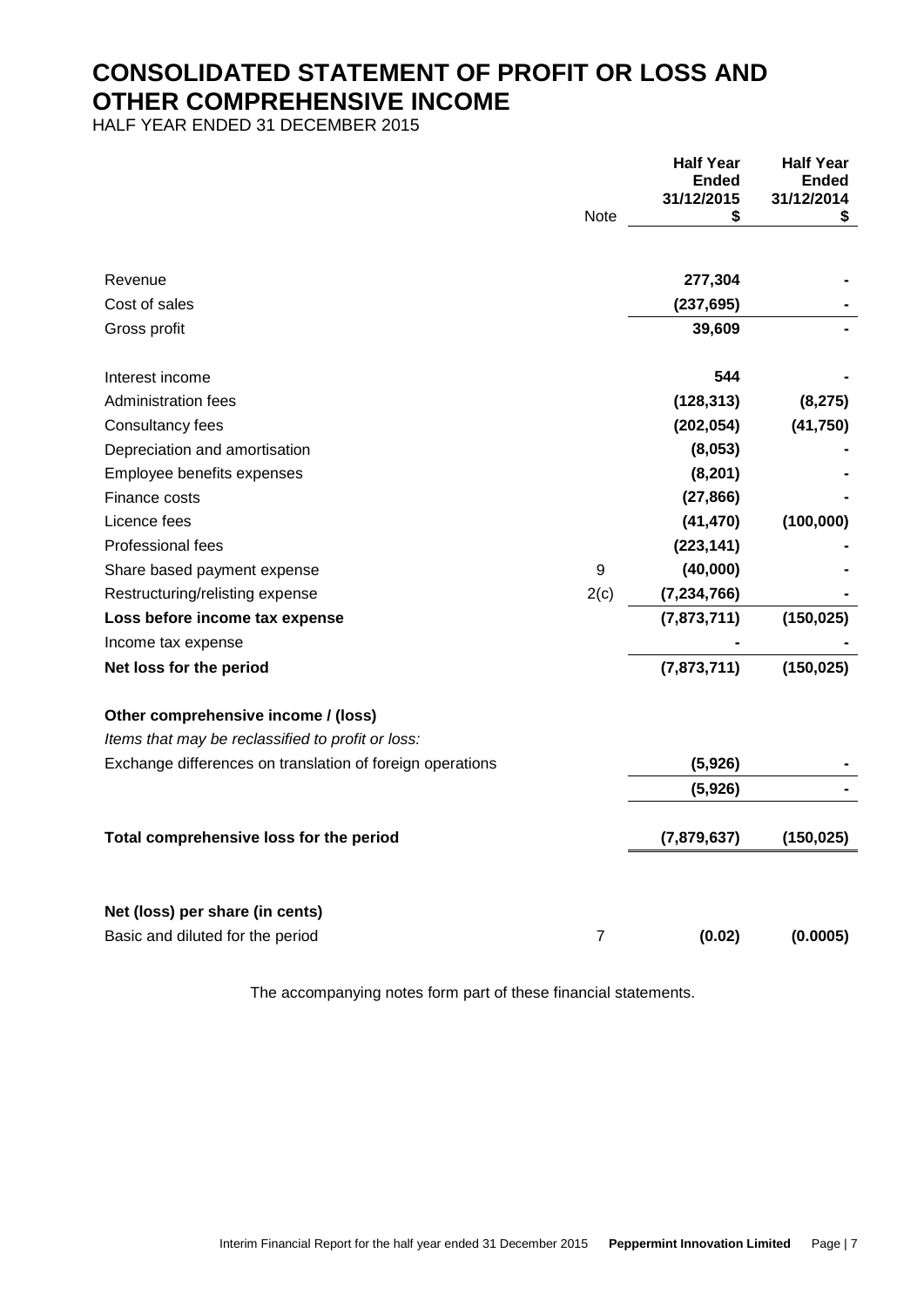### **CONSOLIDATED STATEMENT OF FINANCIAL POSITION**

AS AT 31 DECEMBER 2015

|                                  |                         | 31 December<br>2015 | 30 June<br>2015 |
|----------------------------------|-------------------------|---------------------|-----------------|
|                                  | Note                    | \$                  | \$              |
| <b>ASSETS</b>                    |                         |                     |                 |
| <b>Current Assets</b>            |                         |                     |                 |
| Cash and cash equivalents        |                         | 3,056,197           | 155,666         |
| Trade and other receivables      |                         | 96,898              | 26,419          |
| <b>Others</b>                    |                         | 21,631              | 113             |
| <b>Total Current Assets</b>      |                         | 3,174,726           | 182,198         |
| <b>Non-Current Assets</b>        |                         |                     |                 |
| Plant & equipment                |                         | 39,316              | 1,594           |
| Intangible assets                |                         | 169,375             | 169,375         |
| <b>Total Non-Current Assets</b>  |                         | 208,691             | 170,969         |
| <b>Total Assets</b>              |                         | 3,383,417           | 353,167         |
| <b>LIABILITIES</b>               |                         |                     |                 |
| <b>Current Liabilities</b>       |                         |                     |                 |
| Trade and other payables         |                         | 313,747             | 25,319          |
| Interest bearing liabilities     | $\overline{\mathbf{4}}$ |                     | 507,196         |
| Provisions                       |                         | 22,325              |                 |
| <b>Total Current Liabilities</b> |                         | 336,072             | 532,515         |
| <b>Total Liabilities</b>         |                         | 336,072             | 532,515         |
| <b>Net Assets/(Liabilities)</b>  |                         | 3,047,345           | (179, 348)      |
| <b>EQUITY</b>                    |                         |                     |                 |
| Issued capital                   | 5                       | 11,327,233          | 220,903         |
| Reserves                         |                         | (6, 757)            | (831)           |
| <b>Accumulated losses</b>        |                         | (8, 273, 131)       | (399, 420)      |
| <b>Total Equity</b>              |                         | 3,047,345           | (179, 348)      |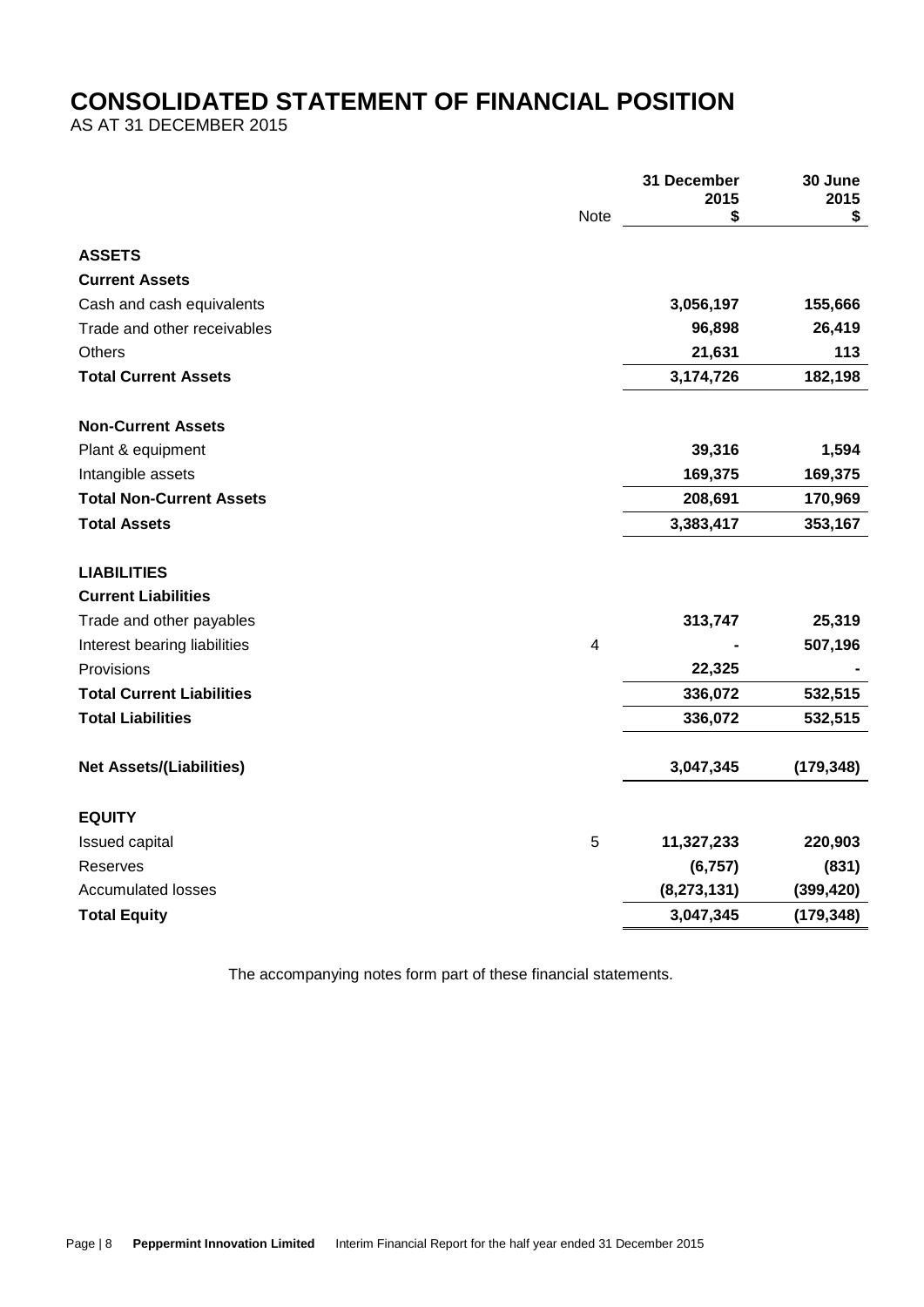### **CONSOLIDATED STATEMENT OF CHANGES IN EQUITY**

HALF YEAR ENDED 31 DECEMBER 2015

|                                                          | <b>Issued</b><br>capital<br>\$ | <b>Reserves</b><br>\$ | <b>Accumulated</b><br>losses<br>5 | <b>Total</b><br>\$ |
|----------------------------------------------------------|--------------------------------|-----------------------|-----------------------------------|--------------------|
| From incorporation at 24 July 2014                       |                                |                       |                                   |                    |
| Loss for the period                                      |                                |                       | (150, 025)                        | (150, 025)         |
| Total comprehensive loss for the period                  |                                |                       | (150, 025)                        | (150, 025)         |
| Transactions with owners in their capacity<br>as owners: |                                |                       |                                   |                    |
| Shares issued                                            | 150,000                        |                       |                                   | 150,000            |
| <b>Balance at 31 December 2014</b>                       | 150,000                        |                       | (150, 025)                        | (25)               |
| Balance at 1 July 2015                                   | 220,903                        | (831)                 | (399, 420)                        | (179, 348)         |
| Loss for the period                                      |                                | (5,926)               | (7,873,711)                       | (7,879,637)        |
| Total comprehensive loss for the period                  | 220,903                        | (6, 757)              | (8, 273, 131)                     | (8,058,985)        |
| Transactions with owners in their capacity<br>as owners: |                                |                       |                                   |                    |
| Issue of shares prior to acquisition                     | 533,377                        |                       |                                   | 533,377            |
| Issue of shares for acquisition of subsidiary            | 6,909,683                      |                       |                                   | 6,909,683          |
| Shares issued                                            | 3,874,300                      |                       |                                   | 3,874,300          |
| Share issue expenses                                     | (251, 030)                     |                       |                                   | (251, 030)         |
| Share based payments                                     | 40,000                         |                       |                                   | 40,000             |
| <b>Balance at 31 December 2015</b>                       | 11,327,233                     | (6, 757)              | (8, 273, 131)                     | 3,047,345          |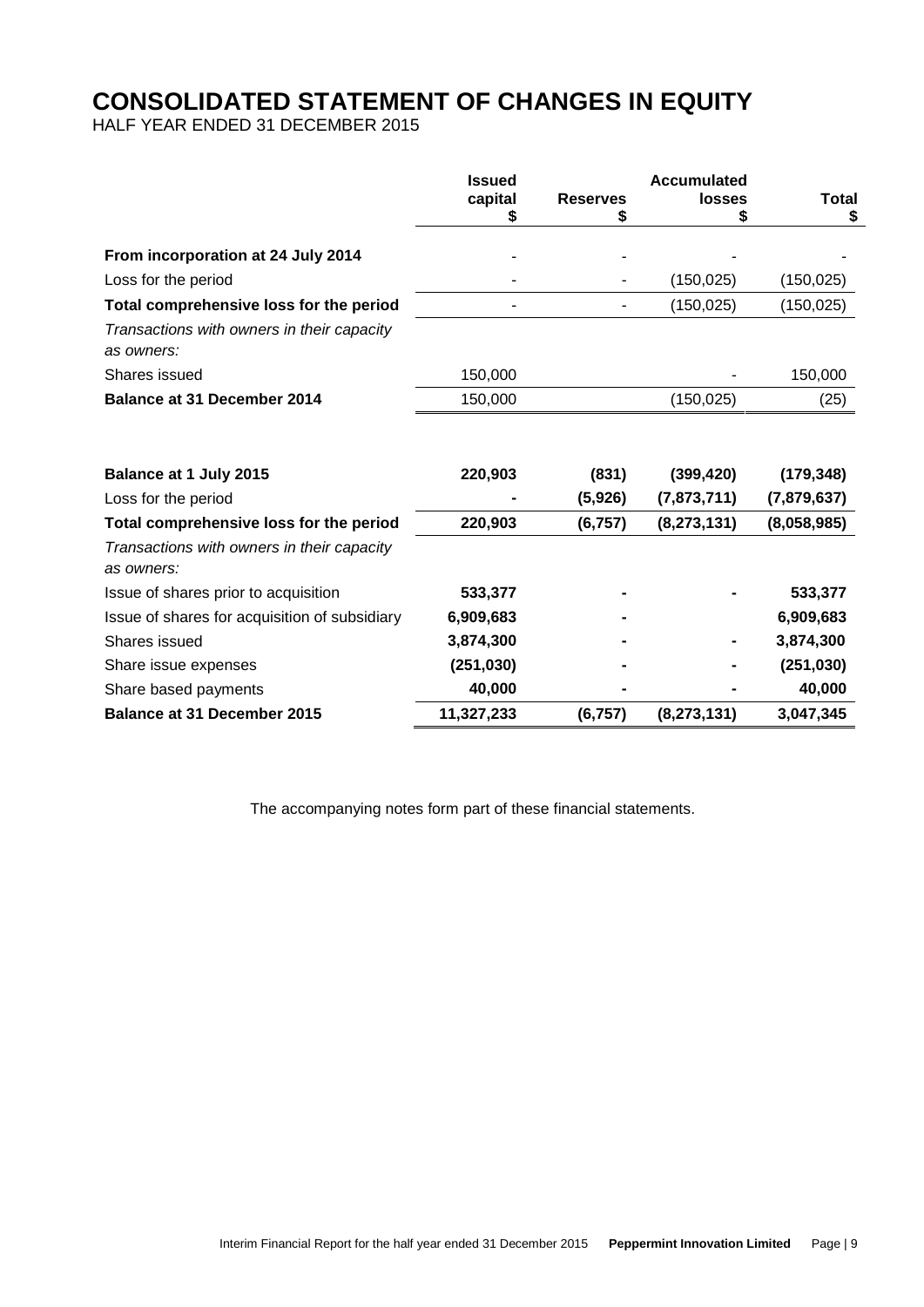# **CONSOLIDATED STATEMENT OF CASH FLOW**

HALF YEAR ENDED 31 DECEMBER 2015

|                                                             |             | <b>Half Year Ended</b> | <b>Half Year Ended</b> |
|-------------------------------------------------------------|-------------|------------------------|------------------------|
|                                                             | <b>Note</b> | 31/12/2015<br>\$       | 31/12/2014<br>S        |
|                                                             |             |                        |                        |
| Cash flows from operating activities                        |             |                        |                        |
| Cash receipts from customers                                |             | 277,304                |                        |
| Payments to suppliers and employees                         |             | (721,124)              | (150, 025)             |
| Interest received                                           |             | 544                    |                        |
| Net cash used in operating activities                       |             | (443, 276)             | (150, 025)             |
| Cash flows from investing activities                        |             |                        |                        |
| Acquisition of subsidiary, net cash                         |             | (279, 338)             |                        |
| Net cash used in investing activities                       |             | (279, 338)             |                        |
| Cash flows from financing activities                        |             |                        |                        |
| Net proceeds from issue of shares                           |             | 3,623,270              | 150,000                |
| Net cash provided by financing activities                   |             | 3,623,270              | 150,000                |
| Net increase/(decrease) in cash held                        |             | 2,900,656              | (25)                   |
| Cash and cash equivalents at the beginning of the<br>period |             | 155,666                |                        |
| Effect of exchange fluctuations on cash held                |             | (125)                  |                        |
| Cash and cash equivalents at the end of the period          |             | 3,056,197              | (25)                   |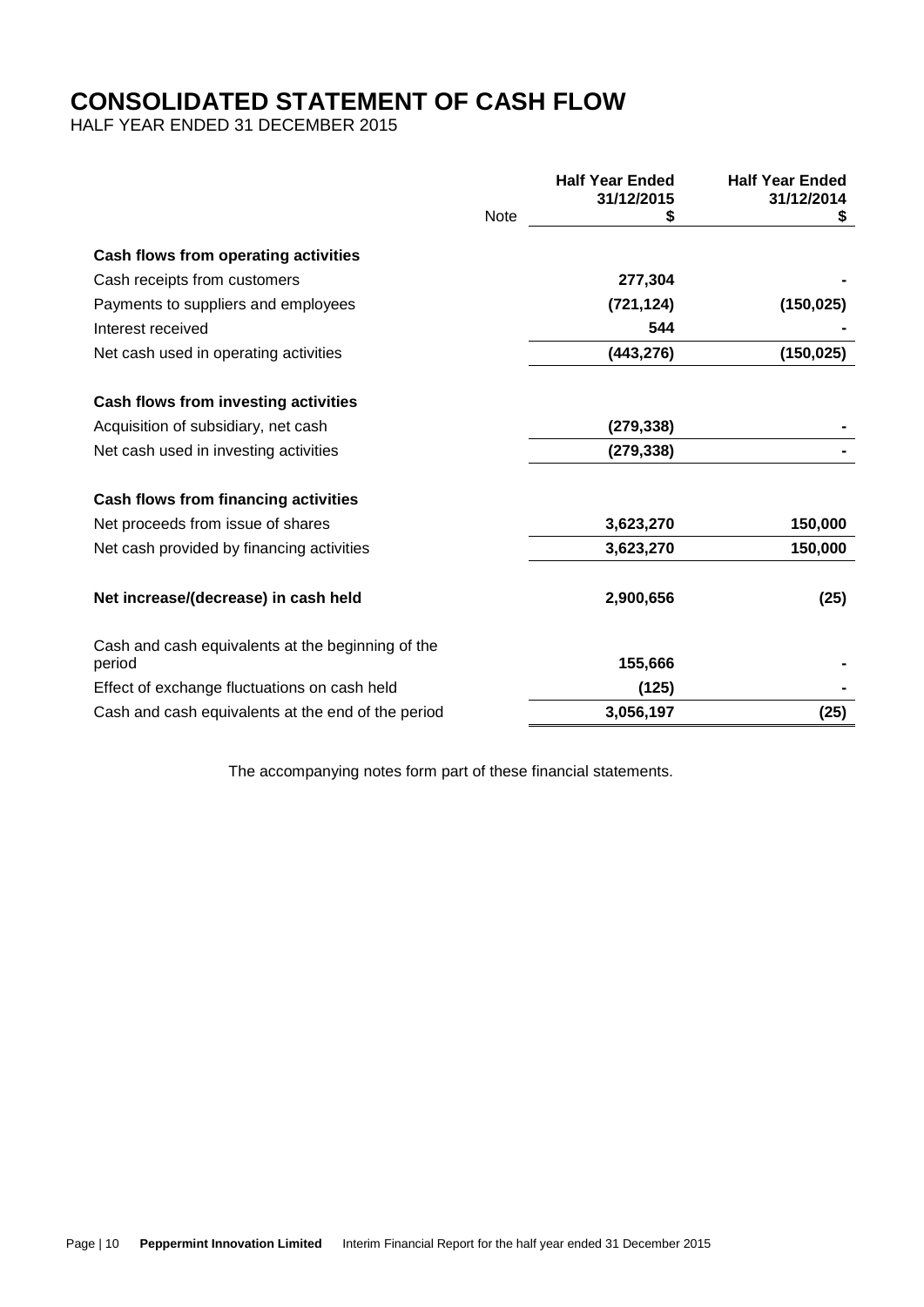#### **NOTE 1: STATEMENT OF SIGNIFICANT ACCOUNTING POLICIES**

#### **Basis of Preparation**

These general purpose financial statements for the interim half-year reporting period ended 31 December 2015 have been prepared in accordance with Australian Accounting Standard AASB 134 'Interim Financial Reporting' and the Corporations Act 2001, as appropriate for for-profit oriented entities. Compliance with AASB 134 ensures compliance with International Financial Reporting Standard IAS 34 'Interim Financial Reporting'.

It is recommended that the financial statements are read in conjunction with the annual financial report for the period ended 30 June 2015 and any public announcements made by the Company during the half year in accordance with continuous disclosure requirements arising under the Corporations Act 2001 and the ASX Listing Rules.

The interim financial statements have been approved and authorised for issue by the Board on 16 March 2016.

The principal accounting policies adopted are consistent with those of the previous financial year and corresponding interim reporting period, unless otherwise stated.

#### **New, revised or amending Accounting Standards and Interpretations adopted**

The consolidated entity has adopted all of the new, revised or amending Accounting Standards and Interpretations issued by the Australian Accounting Standards Board that are mandatory for the current reporting period. The adoption of these Accounting Standards and Interpretations did not have any significant or material change to the consolidated entity's accounting policies.

Any new, revised or amending Accounting Standards or Interpretations that are not yet mandatory have not been early adopted.

#### **Functional and presentation currency**

These financial statements are presented in Australian dollars, which is the functional currency of Peppermint Innovation Limited. The functional currency of Peppermint Technology Inc. is Philippines Peso and the financial statements have been converted into the functional currency of Peppermint Innovation Limited in accordance with IAS 21 – The Effects of Changes in Foreign Exchange Rates.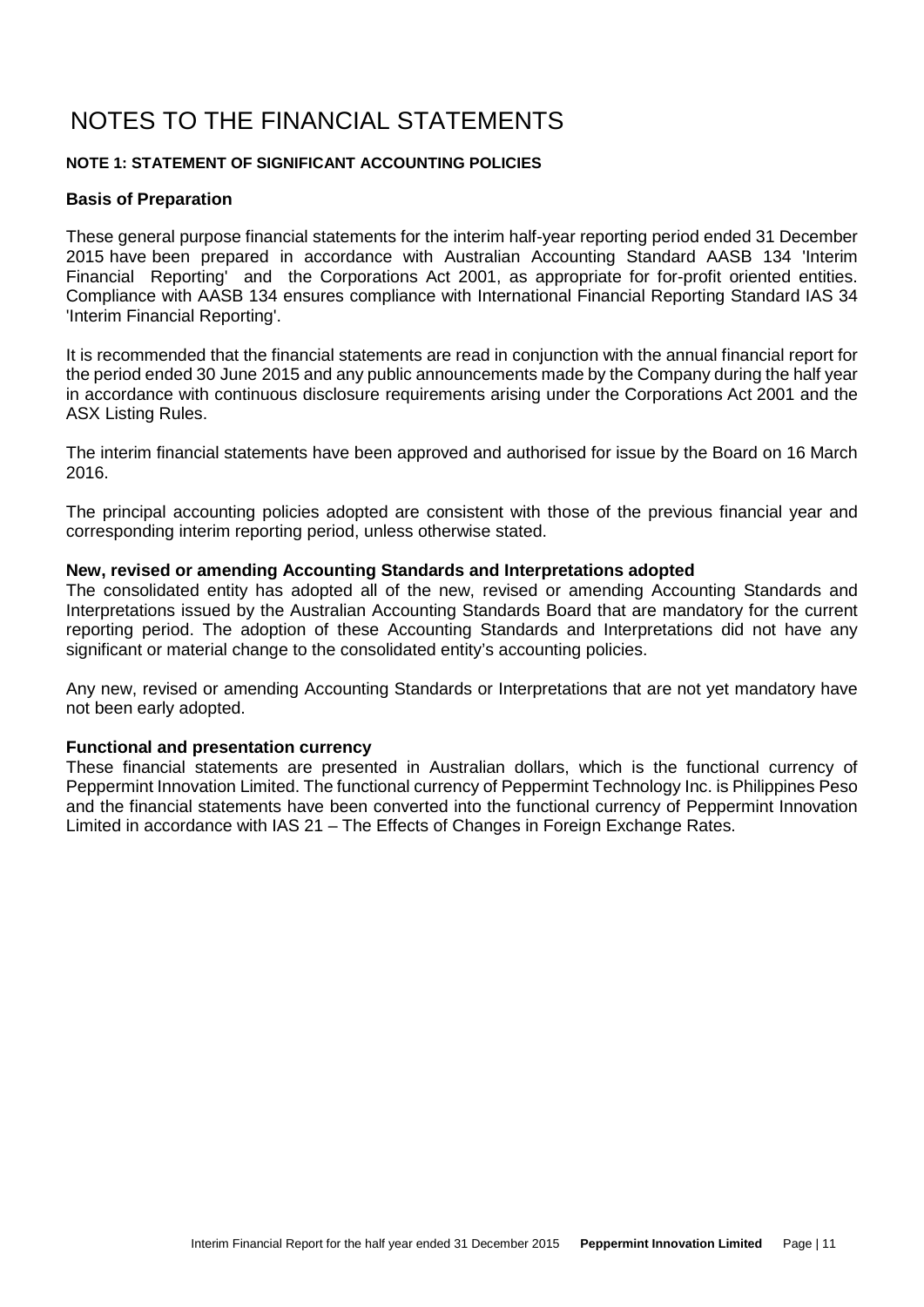### **NOTE 1: STATEMENT OF SIGNIFICANT ACCOUNTING POLICIES (cont'd)**

#### **Reverse Acquisition accounting**

On 4 December 2016, Peppermint Innovation Limited (formerly Chrysalis Resources Limited), the legal parent and legal acquirer, completed the acquisition of Peppermint Technology Limited (previously Peppermint Innovation Limited) and its controlled subsidiary. The acquisition did not meet the definition of a business combination in accordance with AASB 3 Business Combinations, with Peppermint Technology Limited deemed to be the accounting acquirer. The acquisition has been treated as a group recapitalisation, using the principles of reverse acquisition accounting in AASB 3 Business Combinations. Effectively Peppermint Technology Limited has been recapitalised, acquiring the net assets and listing status of Peppermint Innovation Limited.

Accordingly the consolidated financial statements of the Peppermint Innovation Limited have been prepared as a continuation of the business and operations of Peppermint Technology Limited. The recapitalisation is measured at the fair value of the equity instruments that would have been given by the controlled entity, Peppermint Technology Limited, to have exactly the same percentage holding in the new structure at the date of acquisition.

The implications of the acquisition on the group restructure on the financial statements are as follows;

#### **Consolidated Statement of Profit or Loss and Other Comprehensive Income, Consolidated Statement of Changes in Equity and Consolidated Statement of Cash flow.**

- The 31 December 2015 consolidated statements comprises 6 months of Peppermint Technology Limited and Peppermint Tech. Inc and 27 days of Peppermint Innovation Limited.
- The 31 December 2014 comparative statements comprises the period 24 July 2014 to 31 December 2014 of Peppermint Technology Limited only.

#### **Consolidated Statement of Financial Position**

- The consolidated statement of financial position as at 31 December 2015 comprises of Peppermint Technology Limited, Peppermint Innovation Limited and the other controlled entities listed in Note 6.
- The comparative statement of financial position at 30 June 2015 comprises Peppermint Technology Limited and Peppermint Technology Inc.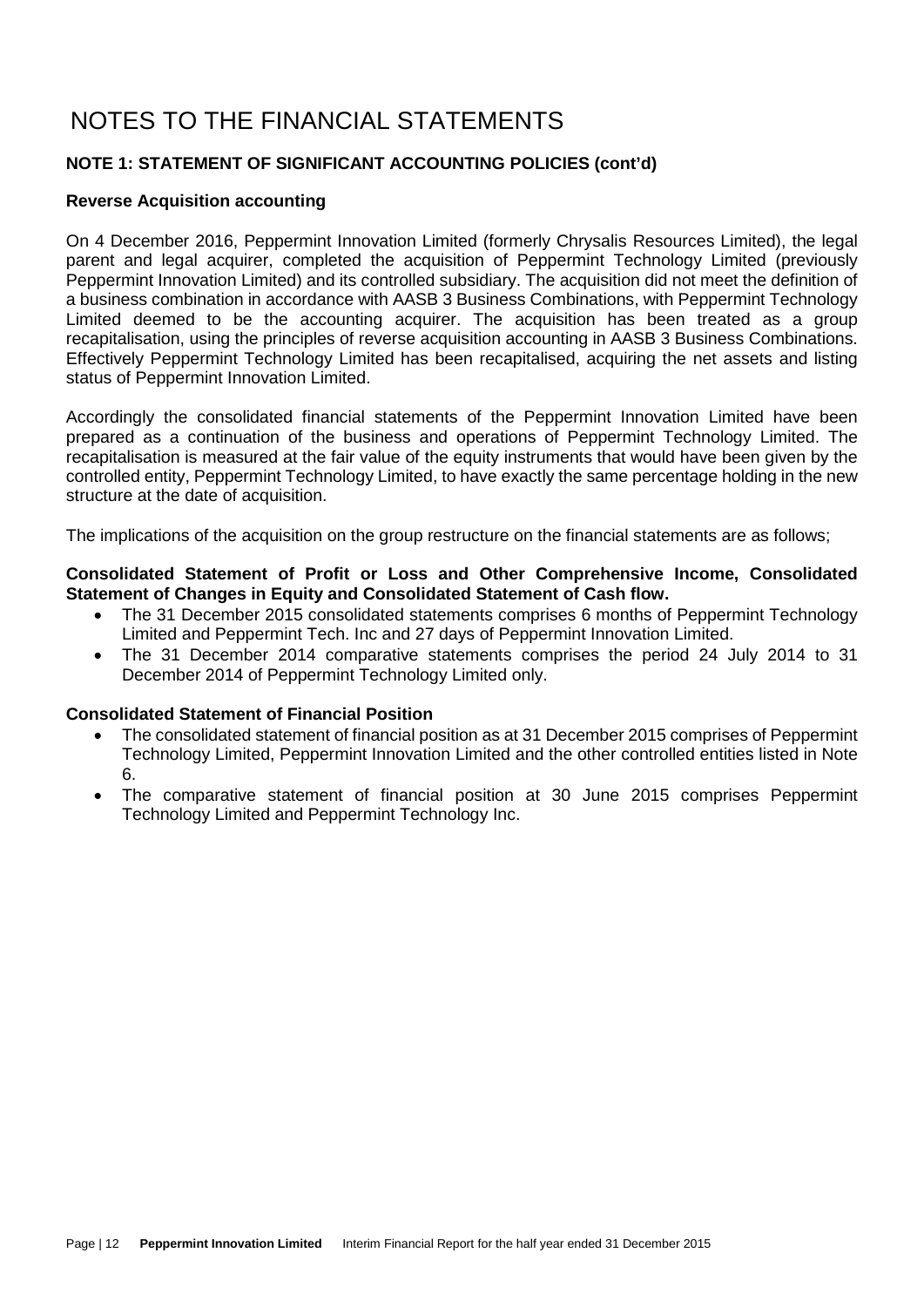### **NOTE 2: REVERSE ACQUISITION ACCOUNTING**

On 4 December 2015, Peppermint Innovation Limited (formerly Chrysalis Resources Limited) completed the legal acquisition of Peppermint Technology Limited (formerly Peppermint Innovation Limited). Under the Australian Accounting Standards, Peppermint Technology Limited was deemed to be the accounting acquirer in this transaction. The acquisition has been accounted for as a share based payment in which Peppermint Technology Limited acquired the net assets and listing status of Peppermint Innovation Limited.

#### **(a) Deemed Consideration**

The purchase consideration was the 350,000,000 shares in Peppermint Innovation Limited (formerly Chrysalis Resources Limited and legal parent) to the shareholders of Peppermint Technology Limited (formerly Peppermint Innovation Limited) deemed to have a value of \$6,909,683 determined as follows:

| Quoted share price on 4 December 2015                                                                       | \$0.02      |
|-------------------------------------------------------------------------------------------------------------|-------------|
| Peppermint Innovation Limited (formerly Chrysalis Resources Limited)<br>shares on issue at acquisition date | 345.484.128 |
| Deemed consideration                                                                                        | \$6,909,683 |

As part of the transaction, Peppermint Innovation Limited (formerly Chrysalis Resources Limited) issued a total of 100,000,000 performance shares to the shareholders of Peppermint Technology Limited (formerly Peppermint Innovation Limited) which convert to fully paid ordinary shares on the basis of one (1) performance share into one (1) fully paid ordinary share in the capital of the Company, upon the following milestones being achieved:

| <b>Event/Milestone</b>                                                                                                                                                       | Number of<br><b>Shares</b> |
|------------------------------------------------------------------------------------------------------------------------------------------------------------------------------|----------------------------|
| Milestone 1: the Company or its subsidiaries generating cumulative revenue of<br>\$15,000,000 from the Mobile Banking Payments Remittance Business (MBPRB) by<br>20 May 2020 | 50,000,000                 |
| Milestone 2: the Company or its subsidiaries generating cumulative revenue of<br>\$50,000,000 from the MBPRB by 20 May 2020                                                  | 50,000,000                 |
|                                                                                                                                                                              | 100,000,000                |
| No value has been allocated to the Performance Shares due to the significant uncertainty of meeting the<br>two performance milestones which are based on future events.      |                            |
| (b) Fair value of Peppermint Innovation Limited at acquisition:                                                                                                              | \$                         |
| Cash deficit                                                                                                                                                                 | (279, 338)                 |
| <b>Trade and Receivables</b>                                                                                                                                                 | 43,594                     |
| <b>Plant and Equipment</b>                                                                                                                                                   | 88,863                     |
| Trade and other payables                                                                                                                                                     | (178, 202)                 |
| Net liabilities (deemed fair value)                                                                                                                                          | (325,083)                  |

**(c) Restructuring and relisting costs**  Excess of consideration provided over the fair value of net liabilities at the date of acquisition, being group restructuring and relisting costs, recorded in the statement of profit or loss and other comprehensive income **\$7,234,766**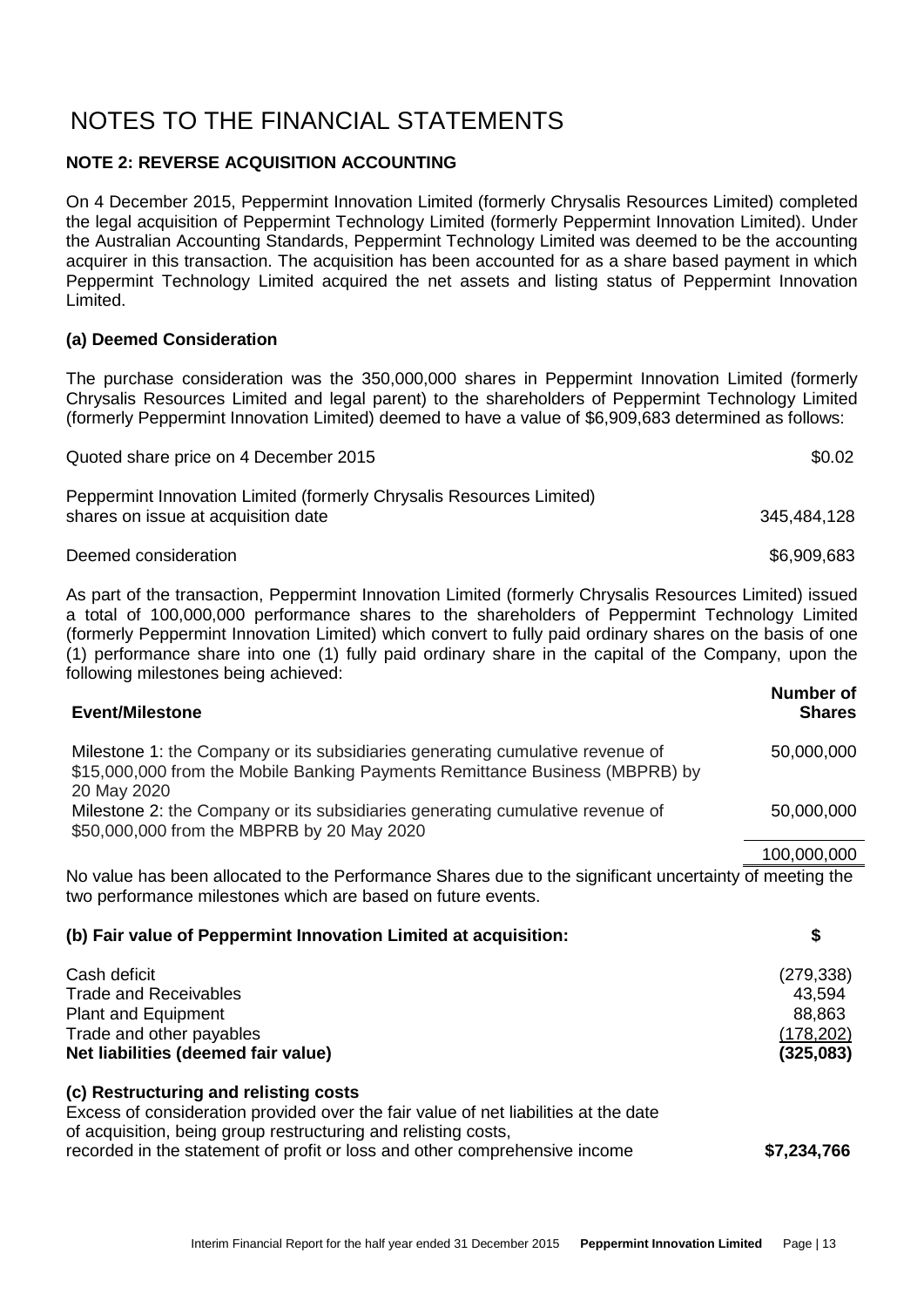### **NOTE 3: SEGMENT REPORTING**

The directors have considered the requirements of AASB 8 – Operating Segments and the internal reports that are reviewed by the Chief Operating Decision Maker (the Board) in allocating resources and have concluded that at this time there are no separately identifiable segments.

Following the adoption of AASB 8, the identification of the consolidated entity's reportable segments has not changed. During the period, the consolidated entity's considers that it has only operated in one segment.

The Company operates predominantly in the mobile banking and payments industry. For management purposes, the Company is organised into one main operating segment, which involves operating a mobile banking, payments and remittance platform. All of the Company activities are inter-related and discrete financial information is reported to the Board (Chief Operating Decision Maker) as a single segment. Accordingly, all significant operating decisions are based upon analysis of the Company as one segment. The financial results from this segment are equivalent to the financial results of the Company as a whole.

### **NOTE 4: INTEREST BEARING LIABILITIES**

| <b>CURRENT</b>          | 31/12/2015     | 30/06/15 |
|-------------------------|----------------|----------|
|                         |                |          |
| Loan – unsecured        | 500,000        | 500,000  |
| <b>Accrued Interest</b> | 33,377         | 7,197    |
|                         | 533,377        | 507,197  |
| Conversion to equity    | (533, 377)     |          |
|                         | $\blacksquare$ | 507,197  |

In May 2015, Peppermint Technologies Limited entered into loan agreements with shareholders for loans totalling \$500,000. Under the loan agreements, interest accrues at a fixed rate of 12% per annum. The loans plus the accrued interest were converted to 1,923,077 fully paid ordinary shares in Peppermint Technology Limited (formerly Peppermint Innovation Limited) before the reverse takeover (see note 5).

### **NOTE 5: ISSUED CAPITAL**

### **(a) Share capital**

|                                                                  | As at<br>31/12/2015 | As at I<br>30/06/2015 |
|------------------------------------------------------------------|---------------------|-----------------------|
| Fully paid ordinary shares 891,199,128 (30 June 2015:11,650,000) | 11,327,233          | 220,903               |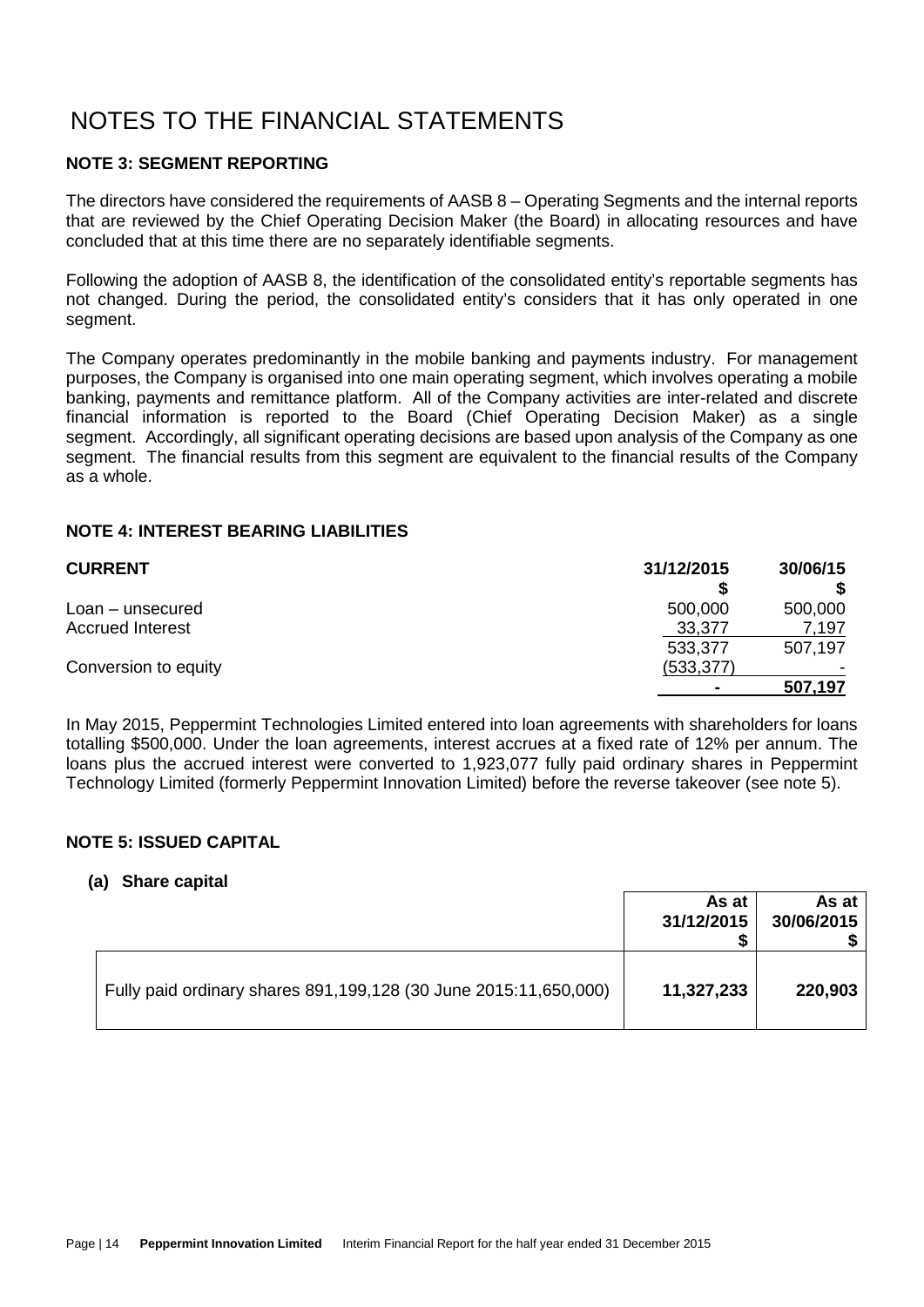### **NOTE 5: ISSUED CAPITAL (cont'd)**

#### **(b) Movements in ordinary share capital**

|                                                                          | <b>Number</b>  | S          |
|--------------------------------------------------------------------------|----------------|------------|
| <b>Issued Shares</b>                                                     |                |            |
| <b>Balance 1 July 2014</b>                                               |                |            |
| <b>Issue of shares</b>                                                   | 11,650,000     | 220,903    |
| Balance 30 June 2015                                                     | 11,650,000     | 220,903    |
| Balance 1 July 2015                                                      | 11,650,000     | 220,903    |
| Shares Issued (see note 4)                                               | 1,923,077      | 533,377    |
| Elimination of Issued Capital on acquisition of subsidiary (i)           | (13, 573, 077) |            |
| Existing Chrysalis Resources Ltd shares on acquisition (see note<br>2(a) | 345,484,128    |            |
| Issue of shares on acquisition of subsidiary (see note 2(a))             | 350,000,000    | 6,909,683  |
| Issue of shares from capital raising (ii)                                | 193,715,000    | 3,874,300  |
| Costs relating to issue of shares                                        |                | (251, 030) |
| Share based payment (see note 9)                                         | 2,000,000      | 40,000     |
| <b>Balance 31 December 2015</b>                                          | 891,199,128    | 11,327,233 |

- (i) On 4 December 2015, Peppermint Innovations Limited (formerly Chrysalis Resources Limited) acquired 100% of the share capital of Peppermint Technology Limited (formerly Peppermint Innovations Limited). Under Australian Accounting Standards, Peppermint Technology Limited was deemed to be the accounting acquirer in this transaction. The acquisition has been accounted for as a share based payment in which Peppermint Technology Limited acquires the net assets and listing status of Peppermint Innovations Limited (formerly Chrysalis Resources Limited).
- (ii) The Company issued 193,715,000 at \$0.02 to raise \$3,874,300, before costs, under a recompliance prospectus dated 16 October 2015 as part of a recapitalisation of the Company pursuant to a reverse takeover. Please see note 2 for further details.

### **c) Performance Shares**

During the period, 100,000,000 performance shares were issued – refer to Note 2 for further information relating to these performance shares. As at 31 December 2015, none of the milestones of the performance shares had been achieved.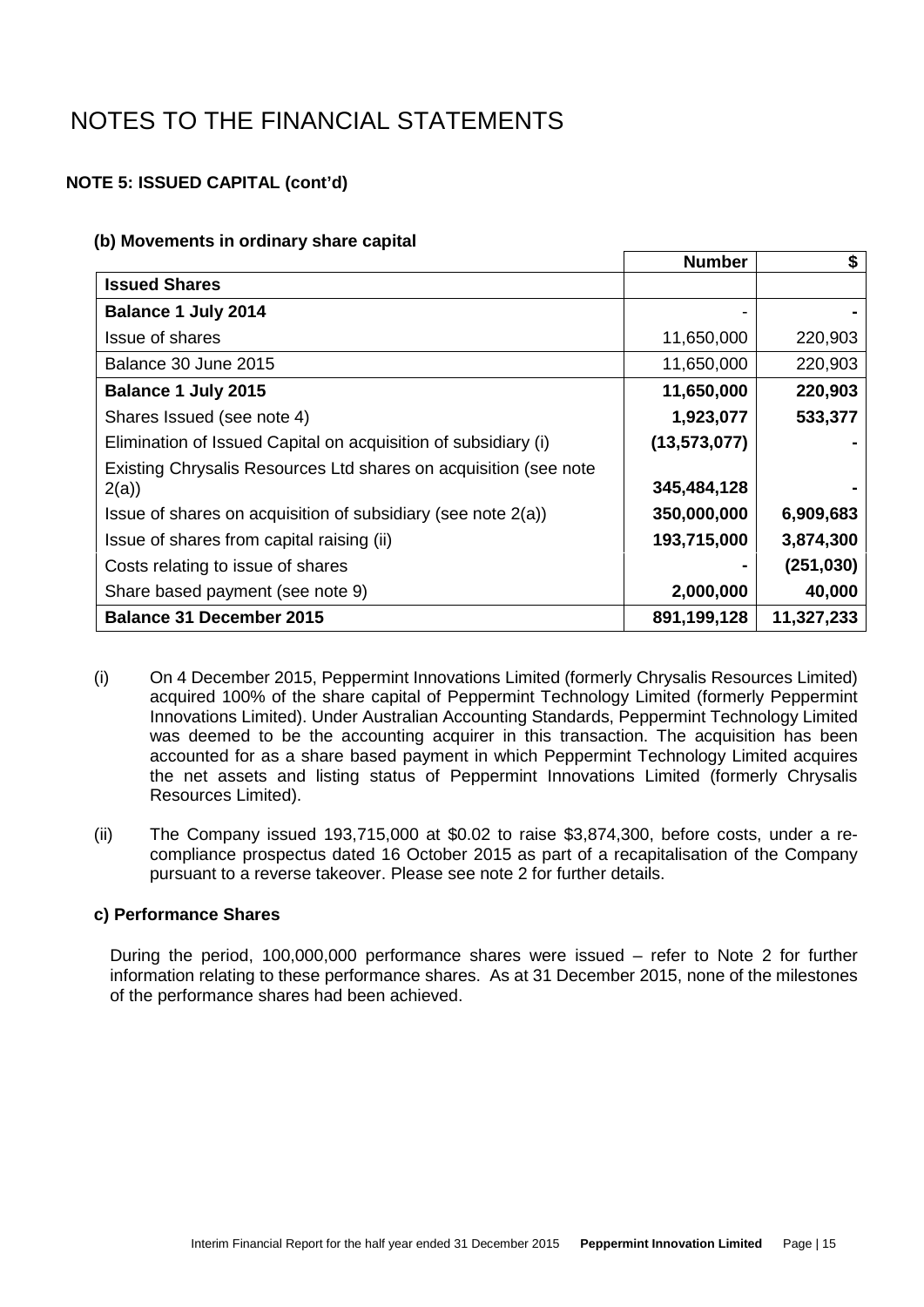### **NOTE 6: CONTROLLED ENTITIES**

All controlled entities are included in the consolidated financial statements. The parent entity does not guarantee to pay the deficiency of its controlled entities in the event of a winding up of any controlled entity.

| <b>Country of</b><br>Incorporation | <b>Principal</b><br><b>Activity</b> | Percentage Owned (%) |
|------------------------------------|-------------------------------------|----------------------|
|                                    |                                     |                      |
| Australia                          | Investment                          |                      |
|                                    |                                     |                      |
| Australia                          | Information                         | 100%                 |
|                                    | Technology                          |                      |
| <b>Philippines</b>                 | Information                         | 100%                 |
|                                    | Technology                          |                      |
| Republic of Zambia                 | Dormant                             | 100%                 |
| Australia                          | Dormant                             | 100%                 |
| Republic of Zambia                 | Exploration                         | 99.99%               |
|                                    |                                     |                      |

### **NOTE 7: EARNINGS PER SHARE**

|                                                   | <b>Half Year Ended</b><br>31/12/2015 | <b>Period From</b><br>24/07/14 to<br>31/12/2014 |
|---------------------------------------------------|--------------------------------------|-------------------------------------------------|
| (Loss) used in the earnings per share calculation | (\$7,873,711)                        | (\$150,025)                                     |
| Weighted average number of ordinary shares        | 385,438,703                          | 300,410,880                                     |
| (Loss) per share (cents)                          | (S0.02)                              | (\$0.0005)                                      |

#### **NOTE 8: RELATED PARTY DISCLOSURE**

#### **(a) Transactions and balances with Key Management Personnel**

During the half-year ended 31 December 2015, the following directors were issued shares and performance shares in exchange for shares they owned in Peppermint Technologies Limited, which was the subject of a reverse takeover by the Company:

|                         | <b>Shares</b> | <b>Performance Shares</b> |
|-------------------------|---------------|---------------------------|
| <b>Christopher Kain</b> | 110,325,322   | 31,521,521                |
| Anthony Kain            | 93,991,416    | 26,854,690                |
| Matthew Cahill          | 6,437,768     | 1,839,362                 |
| Leigh Ryan              | 3,000,000     | Nil.                      |

No other transactions with key management personnel have occurred during the period.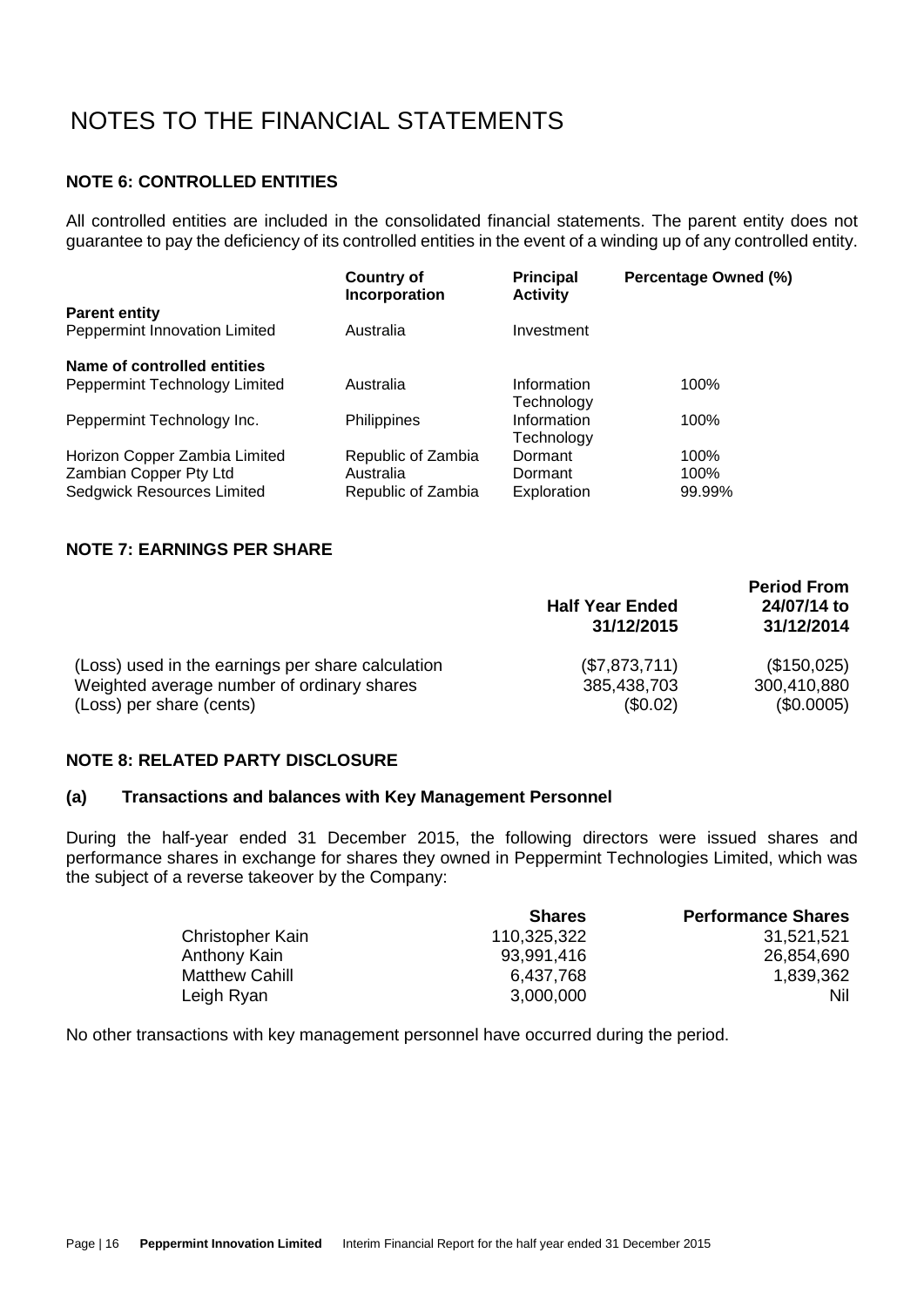### **NOTE 8: RELATED PARTY DISCLOSURE (cont'd)**

#### **Agreements with Executive Directors**

The Company has entered into consultancy services agreements with Christopher Kain (together with Okha Pty Ltd, an entity controlled by Christopher Kain) and Anthony Kain (together with Cicak Pty Ltd, an entity controlled by Anthony Kain) (Consultants) (Consultancy Services Agreements). The material terms of the Consultancy Services Agreements are as follows:

- (a) Term: two years from the date of readmission of the Company to the ASX after completion of the Acquisition;
- (b) Remuneration:
	- a. *Anthony Kain* \$15,000 per month (exclusive of GST), paid to Cicak Pty Ltd, based on minimum work commitment of 35 hours per week;
	- b. *Christopher Kain*  \$20,000 per month (exclusive of GST), paid to Ohka Pty Ltd, based on a minimum work commitment of 35 hours per week;

Further to this, the Company agrees to reimburse the Consultants all reasonable expenses incurred in the performance of their services;

- (c) Non-cash benefits: the Consultants may be granted non cash incentive benefits subject to shareholder approvals or a performance based bonus subject to shareholder approvals;
- (d) Restraint of trade: upon termination of the Consultancy Services Agreements, the Consultants will be subject to a restraint of trade period of up to 2 years; and
- (e) Termination: the Company and Consultants may terminate the respective Consultancy Services Agreements without cause by giving the other party notice of 12 months.

#### **Agreements with Non-Executive directors**

The Company has entered into non-executive services agreements with Matthew Cahill and Leigh Ryan (Non-Executive Services Agreements).

The material terms of the Non-Executive Services Agreements are as follows:

- (a) Remuneration: remuneration at the rate of \$30,000 per annum plus superannuation together with:
	- a. an entitlement to fees or other amounts in relation to special duties or service performed outside the scope of ordinary employment as a director;
	- b. reimbursement for out of pocket expenses incurred as a result of engagement as a director.
- (b) Termination: Non-Executive Directors may retire at any time and are subject to re-election at the annual general meeting of shareholders in accordance with the Company's policy of at least one third of the Non-Executive Directors being nominated for re-election each year based on the Company's rotation schedule.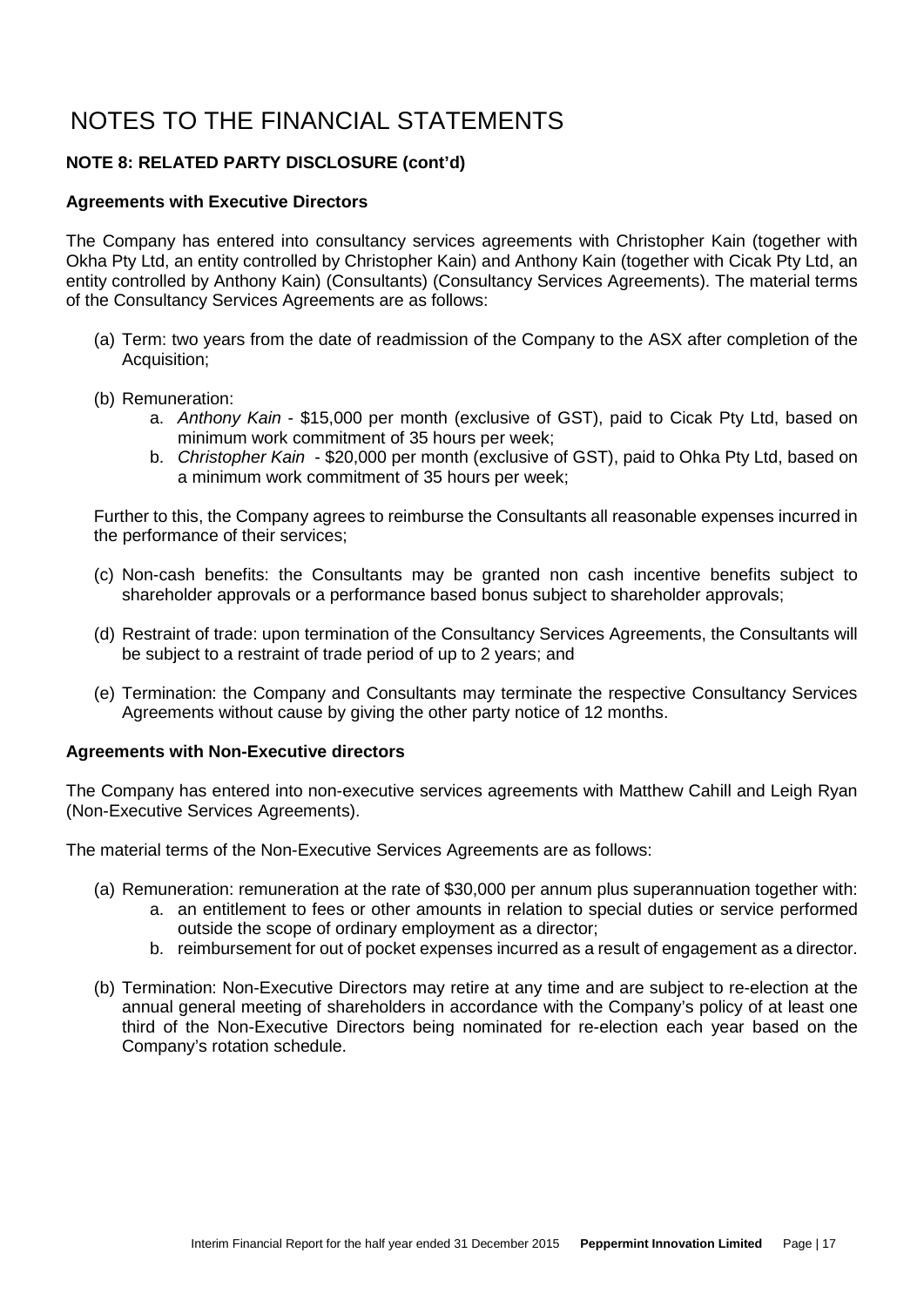### **NOTE 8: RELATED PARTY DISCLOSURE (cont'd)**

The Non-Executive Services Agreement for Leigh Ryan extinguishes all other rights and entitlements held by Leigh Ryan or owed by the Company under the executive employment contract between the Company and Leigh Ryan, dated 6 December 2013, except for Leigh Ryan's entitlement to 2,000,000 Company shares pursuant to that contract. Please see note 9 for further details.

#### **Non-Executive Director and Incentive Agreement**

The Company entered into a non-executive director and Incentive agreement with Mr Vincent Power.

The material terms of the agreement were as follows:

- (a) Engagement scope: Mr Power was engaged by the Company to:
	- a. achieve its initial goal of being cash flow positive within 12 months of his appointment;
	- b. develop strategy and international alliances for the Company in accordance with Company objectives; and
	- c. to develop an interest in shares in the Company as a result of business introduced.
- (b) Term: The agreement to run for an initial term of 12 months.
- (c) Remuneration:
	- a. The right for Mr Power or his nominee to earn up to a maximum of 30,000,000 fully paid ordinary shares in the Company over the three year period from re-admission to the ASX based on 7.5% of profit which the Company makes from business it agrees Mr Power has introduced;
	- b. a monthly retainer by way of a consulting fee of \$3,500 per month for a minimum commitment of 50 hours per month;
	- c. remuneration at the rate of \$30,000 per annum for services as a non-executive director together with an entitlement to fees or other amounts in relation to special duties or service performed outside the scope of ordinary employment as a director;
	- d. reimbursement for out of pocket expenses incurred as a result of engagement as a director.

### **(b) Loans with related parties**

In May 2015, the Company entered into loan agreements with shareholders totalling \$500,000. Under the loan agreements, interest accrues at a fixed rate of 12% per annum. The loans plus the accrued interest were converted into shares in Peppermint Technologies Limited before the reverse takeover (see note 2).

### **NOTE 9: SHARE BASED PAYMENT**

Under the terms of Leigh Ryan's employment contract, performance shares previously issued vested upon the takeover of the Company. 2,000,000 shares were issued at the issue price of \$0.02 per share in accordance with the prospectus.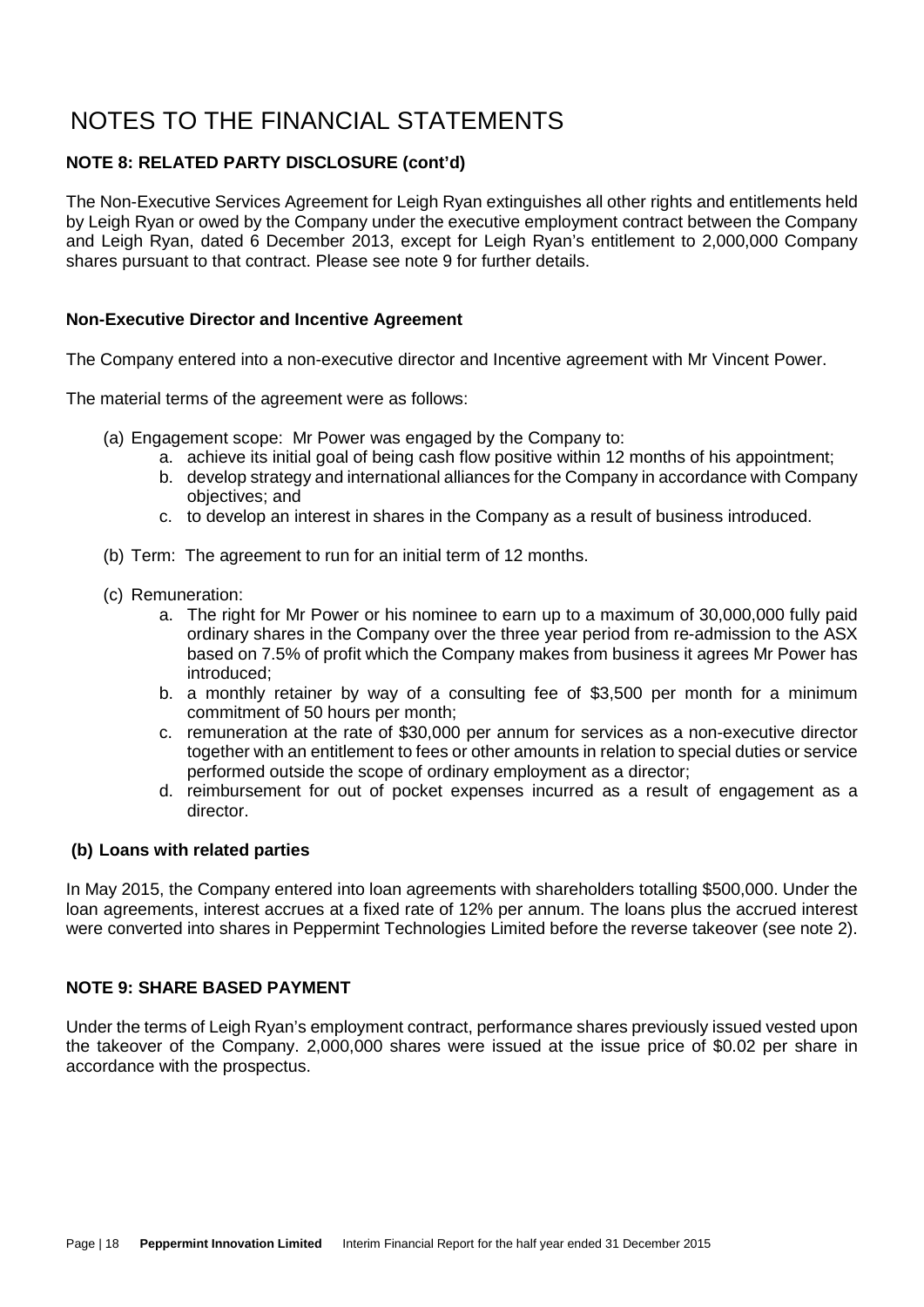### **NOTE 10: EVENTS SUBSEQUENT TO REPORTING DATE**

No matters or circumstances have arisen since the end of the financial year which significantly affected or may significantly affect the operations of the consolidated entity, the results of those operations, or the state of affairs in future financial years.

#### **NOTE 11: FINANCIAL INSTRUMENTS**

The Directors consider that the carrying value of the financial assets and financial liabilities as required in the consolidated financial statements approximate their fair values.

### **NOTE 12: DIVIDENDS PAID OR PROPOSED**

No dividends were paid or declared during the half year ended 31 December 2015.

#### **NOTE 13: CONTINGENT ASSETS AND LIABILITIES**

There are no contingent assets or liabilities as at reporting date.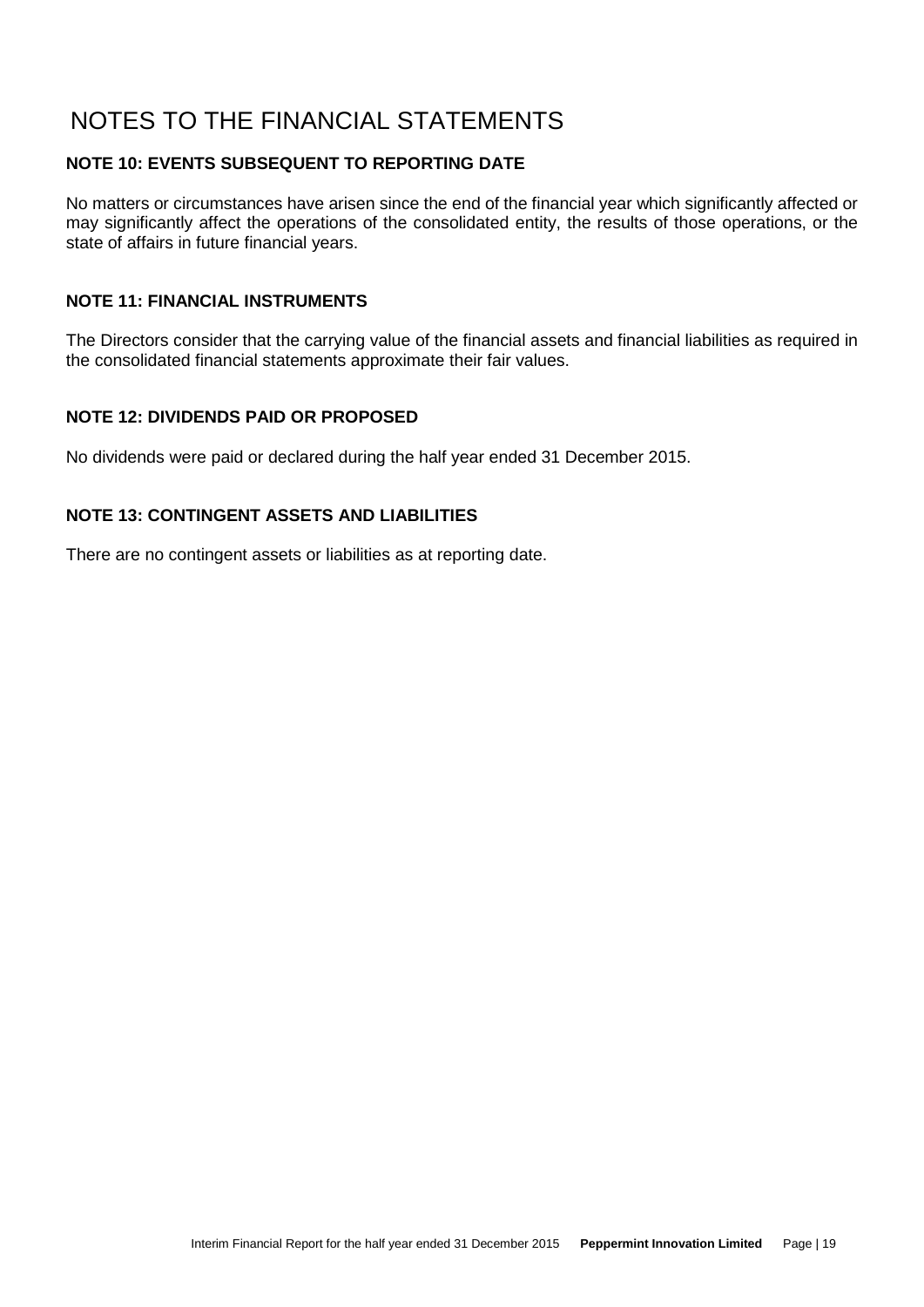# **DIRECTORS' DECLARATION**

### **DIRECTORS' DECLARATION**

In the opinion of the directors of Peppermint Innovation Limited ('the Company'):

- 1. The attached financial statements and notes thereto are in accordance with the Corporations Act 2001 including:
	- a. complying with Accounting Standards, the Corporations Regulations 2001 and other mandatory professional reporting requirements; and
	- b. giving a true and fair view of the consolidated entity's financial position as at 31 December 2015 and of its performance for the half year then ended; and
- 2. There are reasonable grounds to believe that the Company will be able to pay its debts as and when they become due and payable.

This declaration is signed in accordance with a resolution of the Board of Directors made pursuant to section 303(5) of the Corporations Act 2001.

ffe

**Mr Christopher Kain**  Managing Director 16 March 2016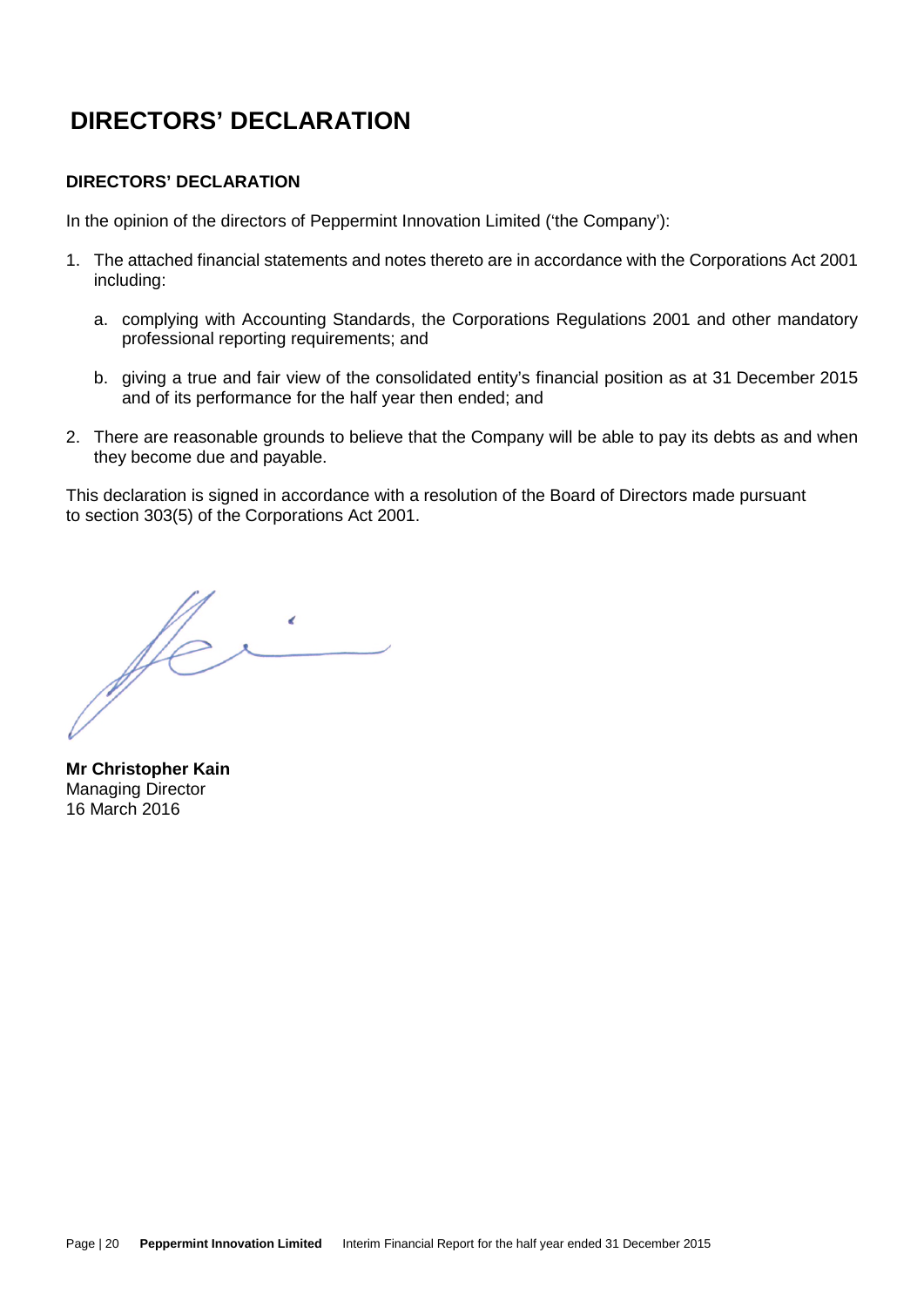

#### **RSM Australia Partners**

8 St Georges Terrace Perth WA 6000 GPO Box R1253 Perth WA 6844 T +61 (0) 8 9261 9100  $F + 61(0)892619111$ 

www.rsm.com.au

#### **INDEPENDENT AUDITOR'S REVIEW REPORT TO THE MEMBERS OF PEPPERMINT INNOVATION LIMITED**

We have reviewed the accompanying half-year financial report of Peppermint Innovation Limited which comprises the consolidated statement of financial position as at 31 December 2015, and the consolidated statement of profit or loss and other comprehensive income, consolidated statement of changes in equity and consolidated statement of cash flows for the half-year ended on that date, notes comprising a summary of significant accounting policies and other explanatory information, and the directors' declaration of the consolidated entity comprising the company and the entities it controlled at the half-year end or from time to time during the half-year.

#### *Directors' Responsibility for the Half-Year Financial Report*

The directors of the company are responsible for the preparation of the half-year financial report that gives a true and fair view in accordance with Australian Accounting Standards and the *Corporations Act 2001* and for such internal control as the directors determine is necessary to enable the preparation of the half-year financial report that is free from material misstatement, whether due to fraud or error.

#### *Auditor's Responsibility*

Our responsibility is to express a conclusion on the half-year financial report based on our review. We conducted our review in accordance with Auditing Standard on Review Engagements ASRE 2410 *Review of a Financial Report Performed by the Independent Auditor of the Entity*, in order to state whether, on the basis of the procedures described, we have become aware of any matter that makes us believe that the half-year financial report is not in accordance with the *Corporations Act 2001* including: giving a true and fair view of the consolidated entity's financial position as at 31 December 2015 and its performance for the half-year ended on that date; and complying with Accounting Standard AASB 134 *Interim Financial Reporting* and the *Corporations Regulations 2001*. As the auditor of Peppermint Innovation Limited, ASRE 2410 requires that we comply with the ethical requirements relevant to the audit of the annual financial report.

A review of a half-year financial report consists of making enquiries, primarily of persons responsible for financial and accounting matters, and applying analytical and other review procedures. A review is substantially less in scope than an audit conducted in accordance with Australian Auditing Standards and consequently does not enable us to obtain assurance that we would become aware of all significant matters that might be identified in an audit. Accordingly, we do not express an audit opinion.

#### **THE POWER OF BEING UNDERSTOOD** AUDIT | TAX | CONSULTING

RSM Australia Partners is a member of the RSM network and trades as RSM. RSM is the trading name used by the members of the RSM network. Each member of the RSM network is an independent<br>accounting and consulting firm which

RSM Australia Partners ABN 36 965 185 036

Liability limited by a scheme approved under Professional Standards Legislation